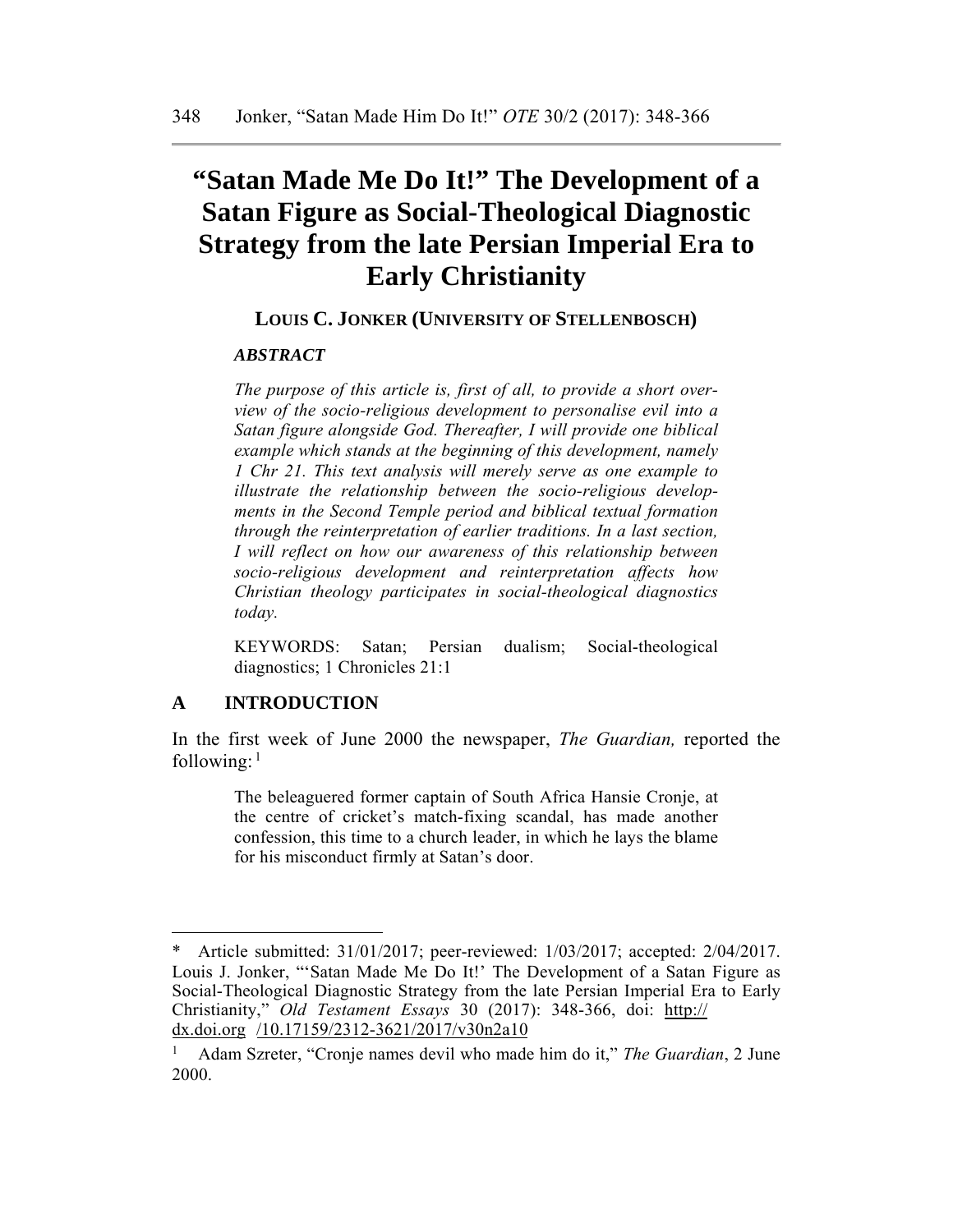The confession, made in Cronje's home country to the Rhema Church leader Ray McCauley, has made its way to the official commission of inquiry that was instituted after Indian police accused Cronje and other South African cricketers of having rigged matches during the recent tour of the sub-continent. The inquiry begins next week.

"In a moment of stupidity and weakness I allowed Satan and the world to dictate terms to me," Cronje says in the confession. "The moment I took my eyes off Jesus my whole world turned dark."

This statement by the late captain of the Protea cricket team shocked some, amused some others, and was seen by still others as a crystal clear explanation of what really happened: Satan made him do it!<sup>2</sup>

This is only one well-known case of blaming Satan for misconduct, although this practice is not uncommon in some religious circles in South Africa and wider. What is wrong in society, or what is wrong in personal conduct, is often explained in these religious contexts as the work of Satan. In my view (which is surely determined by my own cultural, religious and ideological background) this diagnostic strategy externalises guilt in order to escape societal or personal responsibility for wrongs done to others or for unethical and even illegal conduct.

This strategy of involving a personalised Satan in social-theological and personal diagnostics<sup>3</sup> is not unique to our modern world and context.

 $\overline{a}$ 

<sup>&</sup>lt;sup>2</sup> The celebrant in this volume, prof Sakkie Spangenberg of UNISA, has written and published in various popular and academic fora on the topic of the "devil." See e.g. his historical overview article, Izak J. J. Spangenberg, "A Brief History of Belief in the Devil (950 BCE - 70 CE)," *SHE* 39 Supplement (2013): 213-45. Spangenberg was despised by some South African interlocutors, mainly from conservative Afrikaans extraction, for indicating that belief in the devil cannot be classified as a pure biblical belief. I honour him with this essay, not only for his courage to bring critical biblical scholarship on the belief in the devil into the public realm and into interaction with Christian theology, but also for a lifelong career in OT Studies. I also thank him for years of good cooperation on the OTSSA executive, and wish him well for the new phase in his career and life.

<sup>&</sup>lt;sup>3</sup> I borrow and adapt these terms from an on-going research project conducted by systematic theologian, prof. Ernst M. Conradie of the University of the Western Cape, as fellow of the Stellenbosch Institute of Advanced Study (STIAS). See a description of the research project at Ernst M. Conradie, "The Malaise of the Human Condition: Social Diagnostics, Human Evolution, and Theological Discourse on the Contingency of Sin," *STIAS: Stellenbosch Institute for Advanced Study*. http://stias.ac.za/research/projects/the-malaise-of-the-human-condition-socialdiagnostics-human-evolution-and-theological-discourse-on-the-contingency-of-sin/.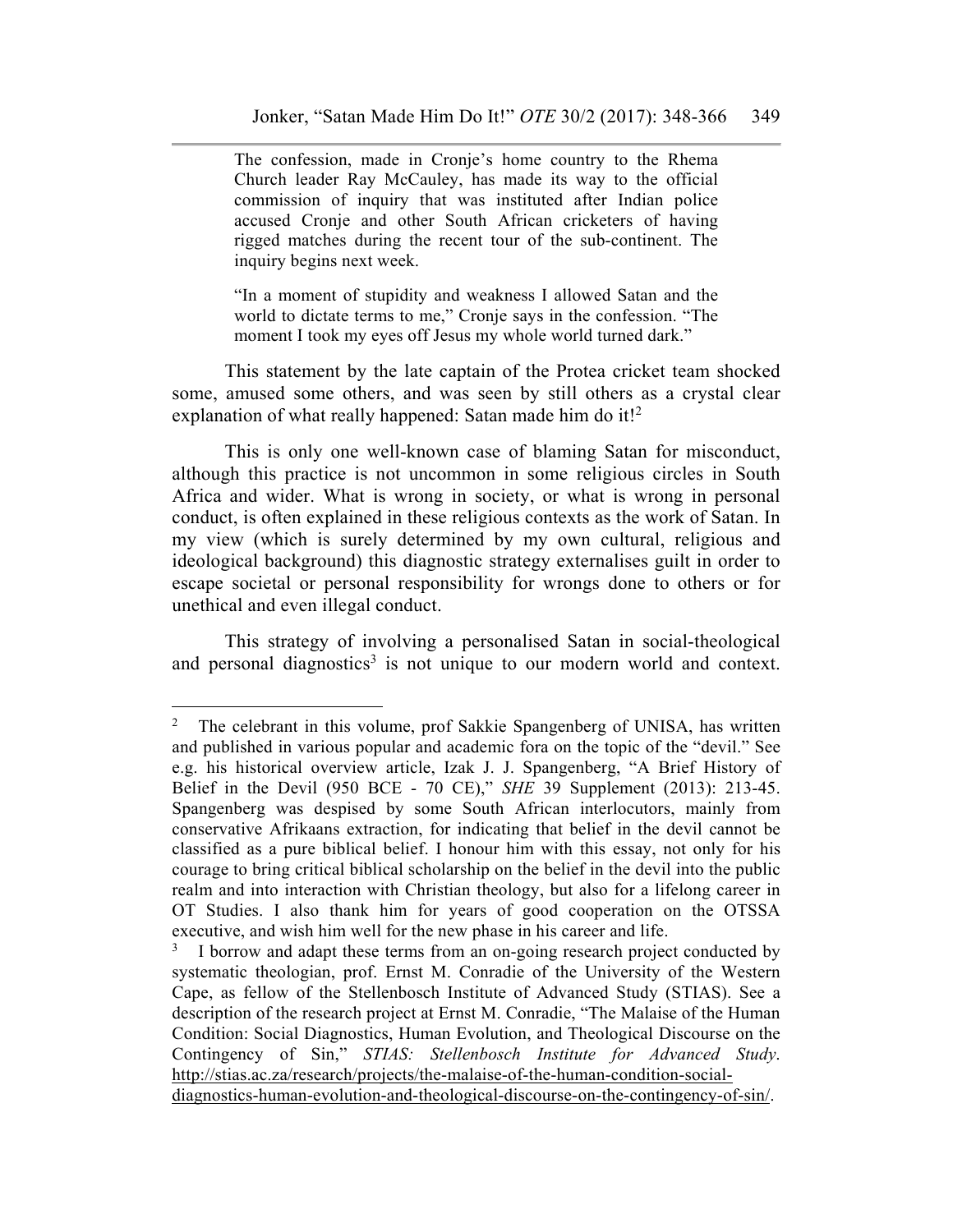Already in the intertestamental period and in the NT Satan is considered to exist. Not only do the Gospels tell of Jesus's personal conversations with Satan who puts different tests before him, but illnesses and inexplicable behaviour are also attributed to Satan, or related to evil spirits. Late Second Temple Judaism and the NT writings therefore witness to a religious context within which a Satan figure, or the personalisation of evil, was already wellestablished.4

This was not always the case, however. Satan was a late-comer in the religious developments from monotheistic Yahwism of OT times to the early Christian understanding as witnessed in the NT writings that originated during the Roman era. Scholars are in agreement that the dualistic worldview that started developing in the late Achaemenid era played a major role in the personalisation of evil into a Satan figure that happened in the pre-Christian era.5

The purpose of my article is, first of all, to provide a short overview of the socio-religious development to personalise evil into a Satan figure along-

4 Chad T. Pierce, "Satan and Related Figures," ed. John J. Collins and Daniel C. Harlow, *The Eerdmans Dictionary of Early Judaism* (Grand Rapids: Eerdmans, 2010), 1199, indicates: "Satan as a proper name for God's evil enemy is used thirtyfive times in the New Testament. The New Testament writers often use a variety of other terms for God's celestial enemy, including 'Bellezebul' (*beelzebul*) or 'prince of demons' (Mark 3:22; Matt. 12:24-27; Luke 11:15-19); 'the evil one' (Matt. 5:37; 13:19, 38; John 17:15; Eph. 6:16; 2 Thess. 3:3; 1 John 2:13, 14); 'the tempter' (Matt. 4:3); 'the enemy' (Matt. 13:39); and 'ruler of this world' (John 16:11). In addition to Satan, the name for God's enemy most often used in the New Testament is 'the Devil' (*ho diabolos*, 32 times)." See also Elaine Pagels, *The Origin of Satan: How Christians Demonized Jews, Pagans, and Heretics* (London: Penguin Vintage, 2011); Jonathan Burke, "Satan and Demons in the Apostolic Fathers : A Minority Report," *SEÅ* 81 (2016): 127-68; Jan Dochhorn, Susanne Rudnig-Zelt, and Benjamin G. Wold, eds., *Das Böse, der Teufel und Dämonen: Evil, the Devil, and Demons*, WUNT 2/412 (Tübingen: Mohr Siebeck, 2016); Sebastian Fuhrmann, "The Devil as (Convicted) Prosecutor: Some Ideas on the Devil in 1 Peter and Hebrews," *IDS* 50/2 (2016): 1-4; Chris Keith and Loren T. Stuckenbruck, eds., *Evil in Second Temple Judaism and Early Christianity*, WUNT 2/417 (Tübingen: Mohr Siebeck, 2016); Derek R. Brown, *The God of this Age: Satan in the Churches and Letters of the Apostle Paul* (Tübingen: Mohr Siebeck, 2015); Ida Fröhlich and Erkki Koskenniemi, eds., *Evil and the Devil* (London: T & T Clark, 2013).

<sup>.</sup> He takes his cue from the Diagnostic Report of 2011 that was issued by the National Planning Commission of South Africa. However, part of this project is to investigate the plausibility of the assumption of the contingency of sin in Christian discourse. I therefore rather use the term "social-theological diagnostics" to latch onto this discussion of Conradie.

<sup>5</sup> See again Spangenberg, "Brief History."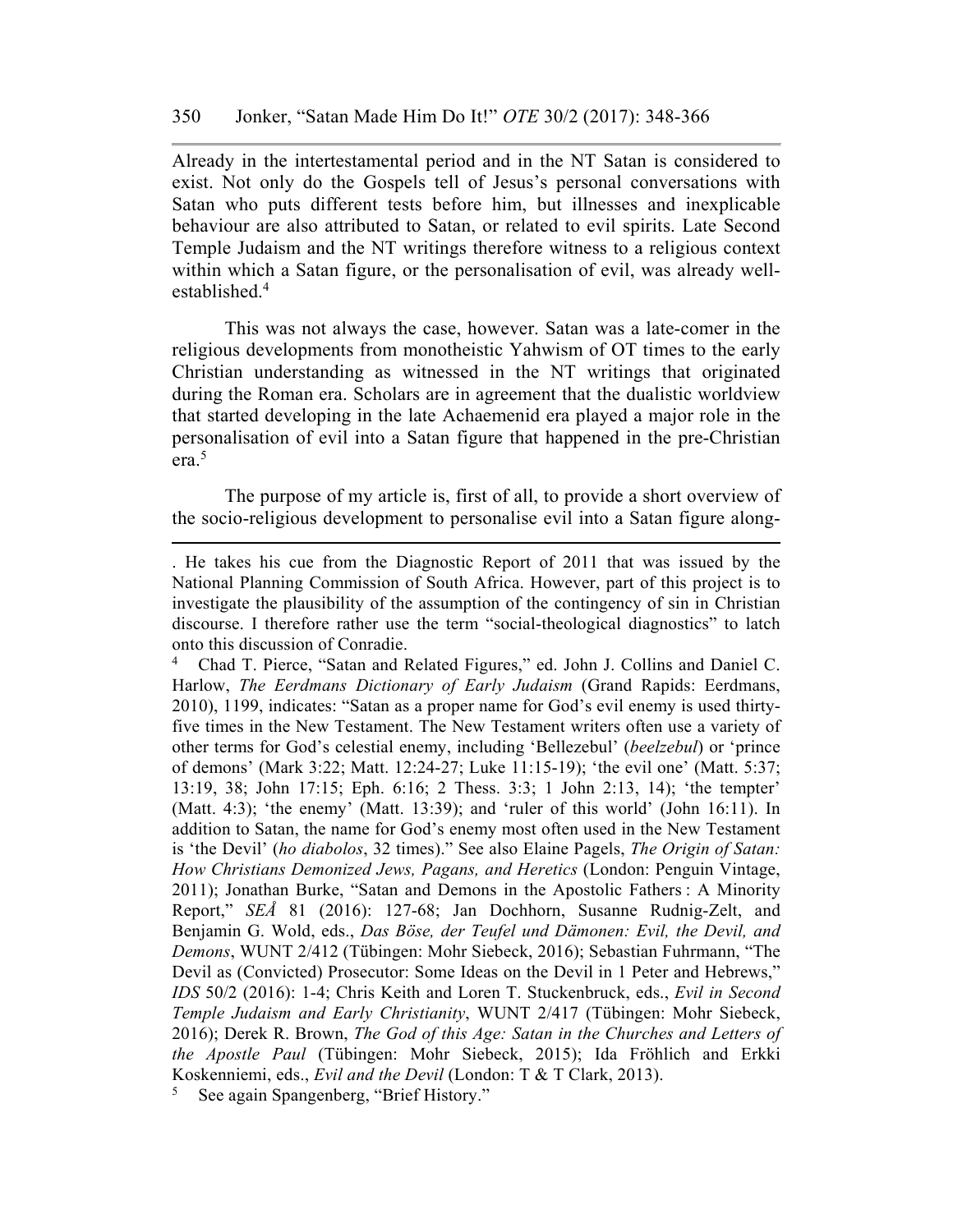side God. Thereafter, I will provide one biblical example which stands at the beginning of this development, namely 1 Chr 21. This text analysis will merely serve as one example to illustrate the relationship between the socioreligious developments in the Second Temple period and biblical textual formation through the reinterpretation of earlier traditions. In a last section, I will reflect on how our awareness of this relationship between socio-religious development and reinterpretation impacts on how Christian theology participates in social-theological diagnostics today.

In my discussion I will depart from the presupposition that the externalisation of evil from God into a personal Satan figure is not only a clear strategy of social-theological diagnostics, but also witnesses to the dynamic relationship between social-religious developments, socialtheological diagnostics and the formation of doctrine. I will return to this presupposition in the final part of my paper in order to play the role of "devil's advocate" (pun intended).

# **B A VERY SHORT HISTORY OF SATAN: SOCIO-RELIGIOUS DEVELOPMENTS FROM THE LATE ACHAEMENID ERA TO EARLY CHRISTIANITY**

The emergence of Persian imperial domination in the ANE from 539 BCE and the resulting return from exile by Judahites and Israelites had a decisive impact on Yahwistic theology in Jerusalem and its influence sphere.<sup>6</sup> Not only did these developments introduce a totally new socio-political dispensation, but it also contributed significantly to the emergence of literary expressions of this theology which later became part of the HB (and eventually, the OT of Christianity). Although one should not over-estimate the so-called "tolerance" of the Persian imperial regime in terms of religious diversity, it seems from the HB that there was an overwhelming acceptance of Persian views and policies, and that there were even attempts to claim Cyrus the Great of Persia as some sort of "messiah" or "prophet" of Yahweh (see e.g. Isa 45:1; 2 Chr 26:22-23).<sup>7</sup> There is therefore no doubt that religious conditions of the Persian imperial period also impacted on Yahwistic theology.

<sup>6</sup> For a further discussion of the influence of Persian imperial domination, see Louis C. Jonker, *Defining All-Israel in Chronicles: Multi-Levelled Identity Negotiation in Late Persian Period Yehud*, FAT I/106 (Tübingen: Mohr Siebeck, 2016), 89- 95. See also Susanne Rudnig-Zelt, "Der Teufel und der alttestamentliche Monotheismus," in *Das Böse, der Teufel und Dämonen: Evil, the Devil, and demons*, ed. Jan Dochhorn, Susanne Rudnig-Zelt, and Benjamin G. Wold, WUNT 2/412 (Tübingen: Mohr Siebeck, 2016), 1-20.

<sup>&</sup>lt;sup>7</sup> This assumption is often instigated by the contents of the Cyrus Cylinder which was discovered in Babylon. However, Erich Gruen rightly points out that some other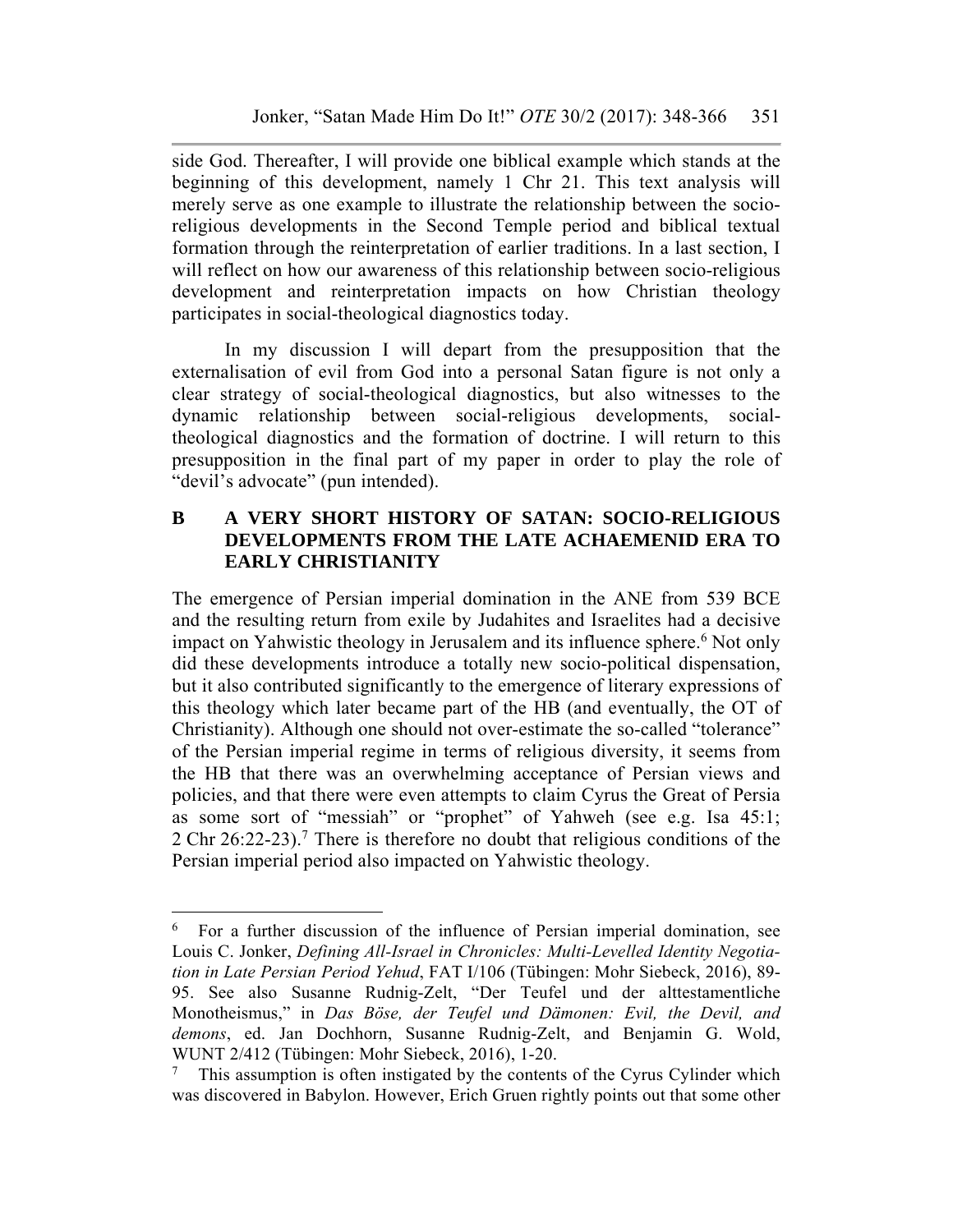#### 352 Jonker, "Satan Made Him Do It!" *OTE* 30/2 (2017): 348-366

It is unsure whether the early Achaemenid kings, including Cyrus the Great, already worshiped Ahuramazda.<sup>8</sup> Like some of the other Iranian ethnic groups they rather believed that the earth, sky, water, fire, rivers, and mountains, were sacred. However, by the time of Darius I the cult of Ahuramazda received royal acceptance and therefore rose to prominence. This is evident from numerous of Darius' royal inscriptions where he claims that he reigned "by the favour of Ahuramazda." It seems that from Artaxerxes II and onwards a further development took place, namely two additional deities, the sun-god Mithra and Anahita, the goddess of water and fertility, were elevated in the royal cult alongside Ahuramazda.9 Maria Brosius states:

> The worship of a sun-god and a goddess of water comes as no surprise in a country where both elements are held in high regard, as they dominate agricultural life and determine the well-being of its people. ... The Persians' creation of extensive gardens was the epitome of their ability to defy nature and to create sources of water even in dry areas, allowing the cultivation of seemingly nonarable land.10

While Ahuramazda worship was prominently mentioned in the royal inscriptions and depicted in iconography, one would assume that the cult was also imposed on the subjugated peoples. However, this was not the case. Local autonomy was allowed to a great extent. For example, locals were appointed as governors and representatives of the central empire in the provincial and satrapal centres. But, these local citizens also had to represent the local context in the imperial centre. They were therefore often in a dichotomous situation. In Jerusalem, this would mean that the local officials would form part of the Yahwistic religious community, worshiping in the rebuilt

<u>.</u>

biblical passages do indeed critique the Persian Empire subtly. See Erich S. Gruen, "Persia through the Jewish Looking-Glass," in *Jewish Perspectives on Hellenistic Rulers*, ed. Tessa Rajak, et al., (Berkeley: University of California Press, 2007), 53-75.

<sup>8</sup> Matt Waters indicates: "The Achamenids (*sic*) are often described as Zoroastrians. This is perhaps an apt characterization on the surface – especially if one focuses only on the ideology as expressed in the royal inscriptions – but one that does not do justice to the variety of evidence." See Matt W. Waters, *Ancient Persia: A Concise History of the Achaemenid Empire, 550-330 BCE* (Cambridge: Cambridge University Press, 2014), 151.

<sup>9</sup> Maria Brosius, *The Persians: An Introduction*, PAW (London: Routledge, 2006), 66.

<sup>10</sup> Brosius, *Persians*, 67. See also Louis C. Jonker, "Manasseh in Paradise, or Not? The Influence of ANE Palace Garden Imagery in LXX 2 Chronicles 33:20," in *Thinking of Water in the Early Second Temple Period*, ed. Christoph Levin and Ehud Ben Zvi, BZAW 461 (Berlin: De Gruyter, 2014), 339-58.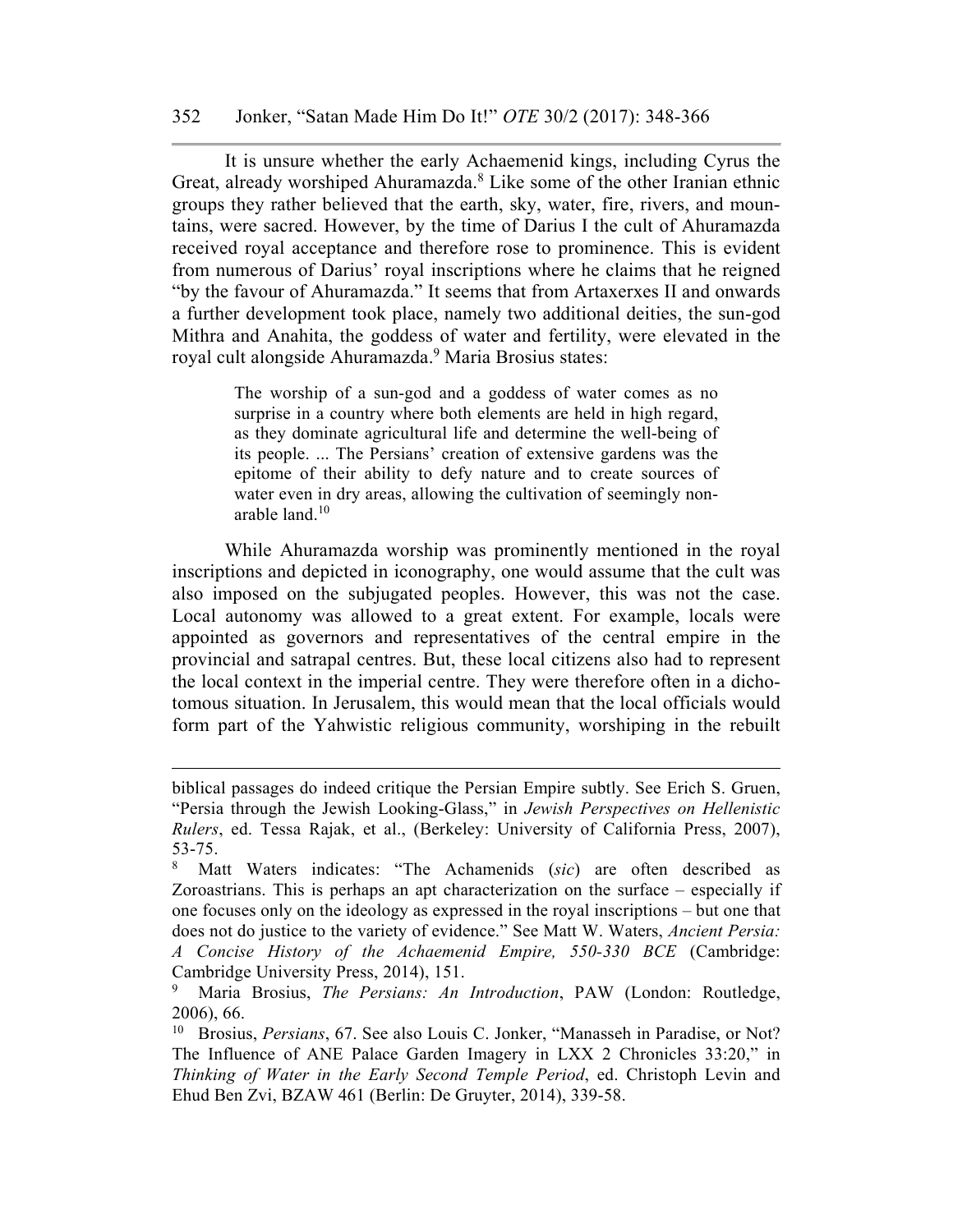temple of Jerusalem, but would also have had to illustrate their solidarity with the Empire by honouring Ahuramazda.

From the time of Xerxes it seems that religious conditions in the Persian Empire started hardening. Scholars mainly refer to the *Daiva* inscription (XPh), authored by Xerxes in 480 BCE,<sup>11</sup> to motivate the assumed change. The text mentions, for example, the following:

> Proclaims Xerxes, the king: When I became king, there is among those countries which (are) inscribed above (one, which) was in turmoil. Afterwards Auramazdā brought me aid; by the favour of Auramazdā I defeated that country and put it in its proper place.

> And among those countries there were (some), where formerly the *Daivas* have been worshipped. Afterwards by the favour of Auramazdā I destroyed that place of the *Daivas*, and I gave orders: "The *Daivas* shall not be worshipped any longer!" Wherever formerly the *Daivas* have been worshipped, there I worshipped Auramazdā at the proper time and in the proper ceremonial style  $(XPh, lines 28–41).<sup>12</sup>$

What the key word in this section, *daivas*,<sup>13</sup> means is not so clear. Some scholars translate it with "demons." They thereby suggest that Xerxes viewed other deities as "demons," in contrast to the true god Ahuramazda. If this understanding is correct, this text would witness harshly to religious intolerance, and inversely, to the promotion of Ahuramazda as sole deity.

However, recently Amélie Kuhrt and others have started pointing out that this view is heavily influenced by the very negative portrayal of Xerxes as a king who destroyed foreign temples in Babylon, a view which was instigated by a careless reading of Herodotus.14 Scholars are therefore increa-

<sup>&</sup>lt;sup>11</sup> Rüdiger Schmitt says the following about this text: "This inscription, which is one of the most important texts by King Xerxes with regard to its content and message, is one of the most-discussed texts, too, chiefly in connection with its date and its implications for the historical geography and the religious history of Ancient Iran." See Rüdiger Schmitt, *The Old Persian Inscriptions of Naqsh-I Rustam and Persepolis*, Corpus Inscriptionum Iranicarum 1/2 (London: School of Oriental and African Studies, 2000), 93.<br><sup>12</sup> Translation of Schmitt, *The Old Persian Inscriptions*.

<sup>&</sup>lt;sup>13</sup> See Clarisse Herrenschmidt and Jean Kellens, "Daiva," *EIr* 6/6 (1993): 599-602, online: http://www.iranicaonline.org/articles/daiva-old-iranian-noun.

<sup>&</sup>lt;sup>14</sup> Amélie Kuhrt indicates that this negative portrayal of Xerxes "was based on a careless reading of Herodotus combined with incomplete Babylonian evidence and an implicit wish to make very disparate types of material harmonize with a presumed 'knowledge' of Xerxes' actions, policies, and character." See Amélie Kuhrt, "Reassessing the Reign of Xerxes in the Light of New Evidence," in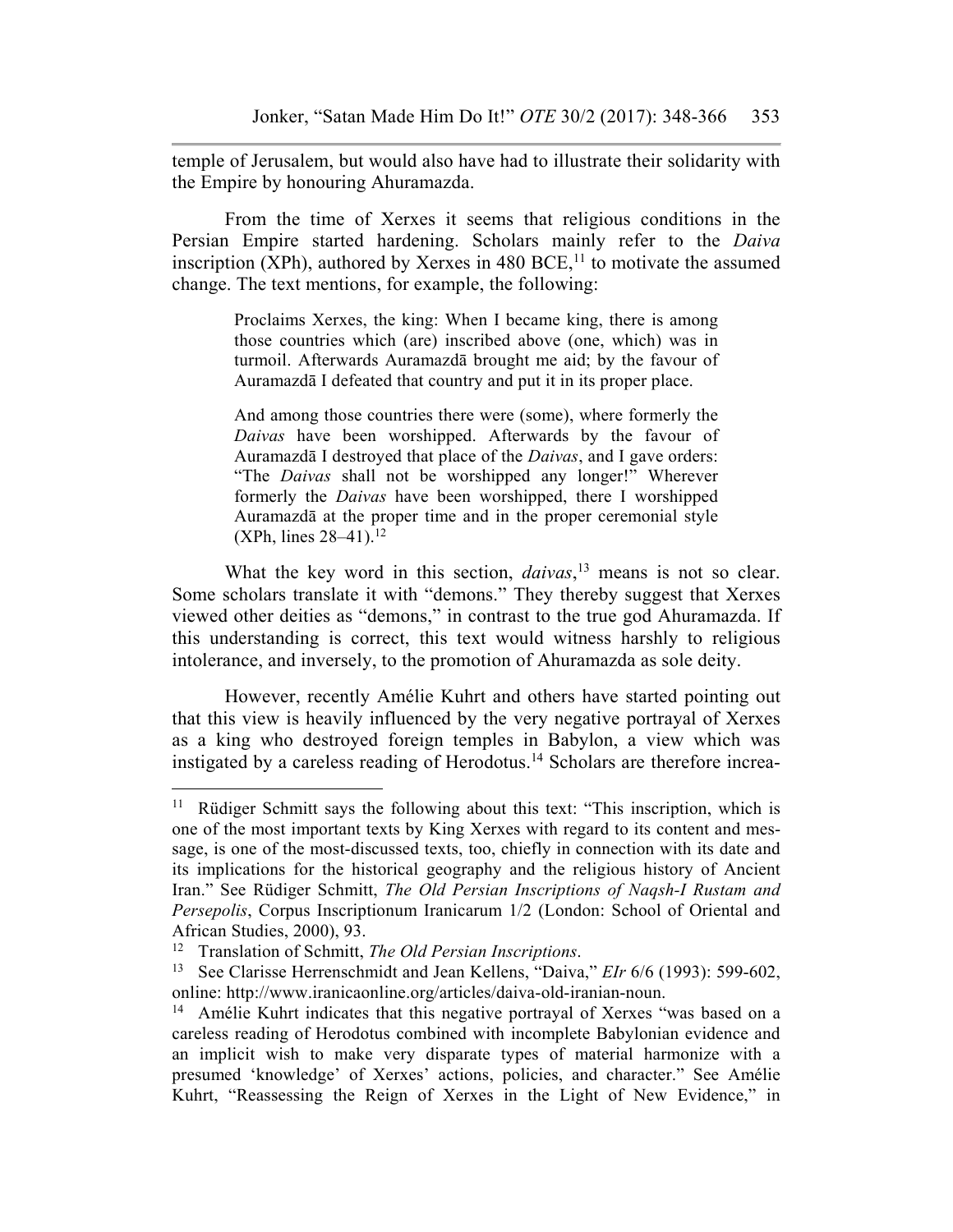singly associating this inscription with the rebellions that occurred in the early years of Xerxes' reign. Whereas Cyrus the Great was the initiator of the Empire, and Darius I the builder, Xerxes had to stabilise the Empire after rebellions in Egypt and Babylonia.15 Xerxes' *Daiva* inscription should be interpreted within this context, and the term *daivas* should probably be interpreted as a reference to the rebellious nations, and not as an indication of "demons."

Belief in a personified evil power only developed from the second century BCE onward. Chad Pierce indicates that among many factors contributing to this development, two stood out:

> First, the development of a celestial enemy was heavily influenced by the Jews' experience under Babylonian and Persian rule. Exposure to Zoroastrianism [which developed from earlier Ahuaramazda worship –  $LCJ$ <sup>16</sup> with its emphasis on cosmic dualism played a fundamental role in the expansion of the good versus evil dichotomy found in early Judaism. Similar to the rival gods in Persian literature, Jewish tradition never gives Satan equal status with God. YHWH alone is God, with no evil equivalent. The dichotomy of good and evil found its personified counterpart in unequal leaders in the respective figures of God and Satan. Accordingly, the idea in the Hebrew Bible of a sovereign God responsible for all things, both good and evil, was replaced with a celestial conflict between God and Satan as the leaders of two distinct warring camps. Thus, Satan may have partly evolved from those attributes earlier assigned to God that appeared questionable to both Jews and Christians in the Second Temple period.

> Second, the concept of Satan as a personification of evil solidified with the rise of brutal enemies who oppressed Israel. Israel's battles against foreign enemies (especially Antiochus IV) eventually became cosmically represented in a heavenly war between God and his angels against Satan and his minions. Thus, the clash between Israel's theology of election and the reality of its foreign

*Extraction & Control: Studies in Honor of Matthew W. Stolper*, ed. Michael Kozuh et al., SAOC 68 (Chicago: Oriental Institute of the University of Chicago, 2014), 166. See also her earlier essay: Amélie Kuhrt and Susan Sherwin-White, "Xerxes' Destruction of Babylonian Temples," in *Achaemenid History 2,* ed. Heleen Sancisi-Weerdenburg and Amélie Kuhrt (Leiden: Nederlands Instituut voor het Nabije Oosten, 1987), 67-78.

<sup>15</sup> See Waters, *Ancient Persia*, chap. 7., who calls Xerxes "the Expander of the Realm."

<sup>16</sup> Some scholars indicate that in Persian Avestan Zoroastrianism the evil god, Angra Mainyu (also referred to as Ahriman), opposes the good god, Ahuramazda. See the discussion in Duane F. Watson, "Devil," *ABD* 2:183-184.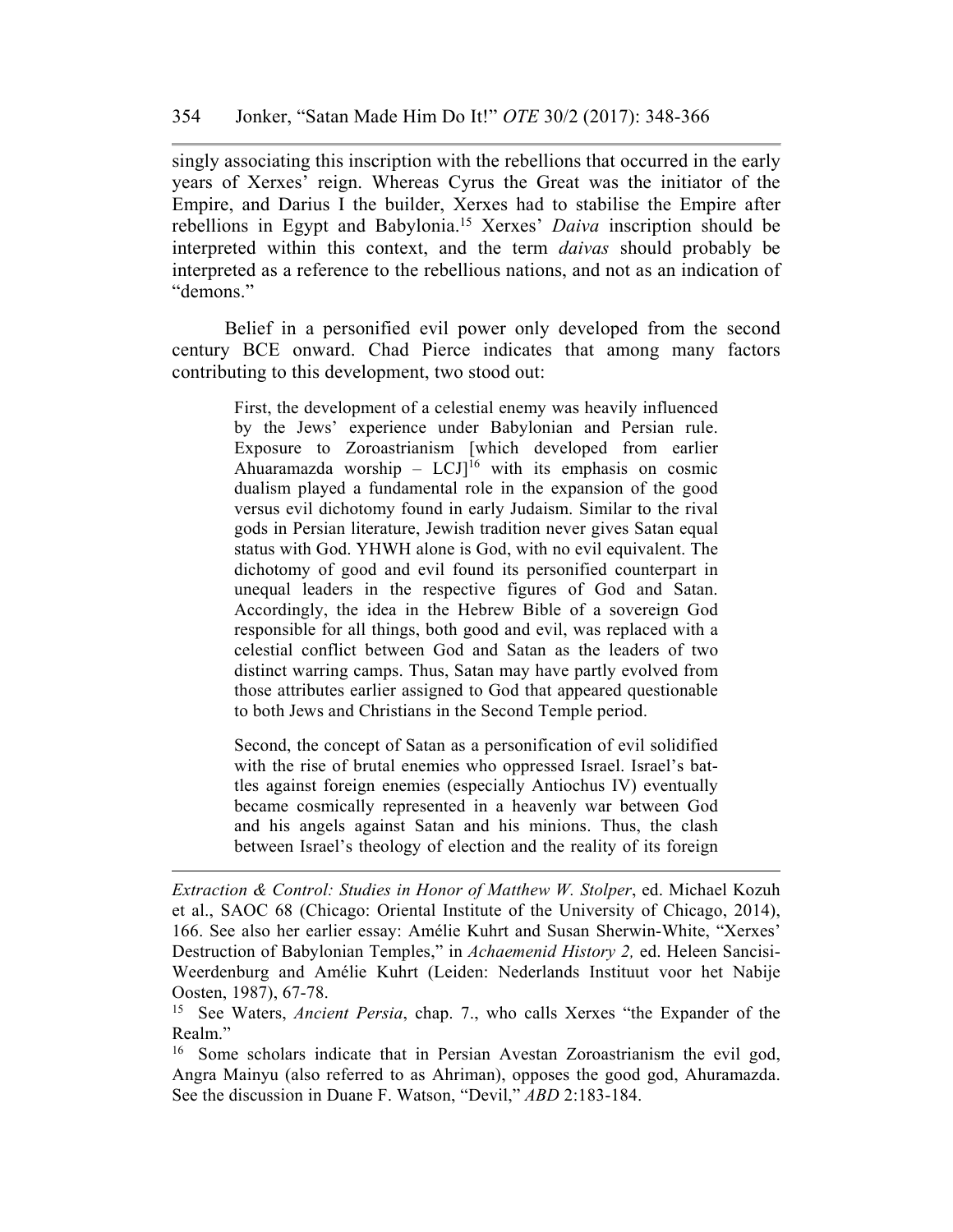oppression aided in the development of Satan as an autonomous figure.<sup>17</sup>

This development found expression particularly in the so-called "intertestamental" literature, where different names (such as Belial and Mastema, apart from Satan) were used to refer to the personification of evil alongside

 $\overline{a}$ 

 James Barr was of another opinion, however. He indicated: "It is customary to connect certain phenomena of the later OT and of postbiblical Judaism with Iranian influence. The development within Jewish religion of such matters as angels, dualism, eschatology, and the resurrection of the body is commonly attributed to the impact of Iranian religion. This would not be surprising, at least in theory; for the Jews lived about two centuries under the *Pax Persica,* and some of their most important books were written in that time." See James Barr, "The Question of Religious Influence : The Case of Zoroastrianism, Judaism, and Christianity," *JAAR* 53 (1985): 201. Barr furthermore indicated that there was a reluctance in the past among scholars to investigate the Persian influence: "It therefore is striking that, on the whole, biblical and Jewish studies have remained very much aloof from the study of Iranian language, literature, and religion. For most biblical scholars, the 'Oriental background of the Old Testament' has meant the Semitic background, perhaps also the Egyptian and the Hittite, but much less the Iranian. The energetic effort invested in work on Akkadian and Ugaritic parallels stands in surprising contrast to the absence of similar attention to Persian materials. ... Much of Old Testament scholarship in the 1980s shows little greater consciousness of the Iranian sources than existed before the mid-nineteenth century. ... [C]omparatively few Old Testament scholars seriously study Iranian materials. ... I know of no fresh examination of the question of Iranian influence by any major Old Testament scholar in recent years" (Barr, "Question," 201-2). This situation no longer applies. Since the time of James Barr's writing, studies in Ancient Persian history, culture, and religion blossomed.

<sup>&</sup>lt;sup>17</sup> Pierce, "Satan," 1198. See also Cilliers Breytenbach and Peggy L. Day, "Satan," *DDD*: 726-732. Formerly scholars tried to explain this development with reference to the cultural-religious context of Israel. Paul Hanson, for example, argued that the emergence of a personified view of evil and the development of apocalyptic eschatology should rather be understood in relation to the shared Canaanite myths where the Leviathan and chaos monsters were portrayed as engaging in the primordial struggle against the ordered creation of God. He indicates: "The basic schema of apocalyptic eschatology has evolved in Israel and the whole development is perfectly comprehensible within the history of Israel's own community and cult. Hasty recourse to late Persian influence is therefore unnecessary and unjustifiable." See Paul D. Hanson, *The Dawn of Apocalyptic: The Historical and Sociological Roots of Jewish Apocalyptic Eschatology*, rev. ed. (Philadelphia: Fortress, 1979), 60.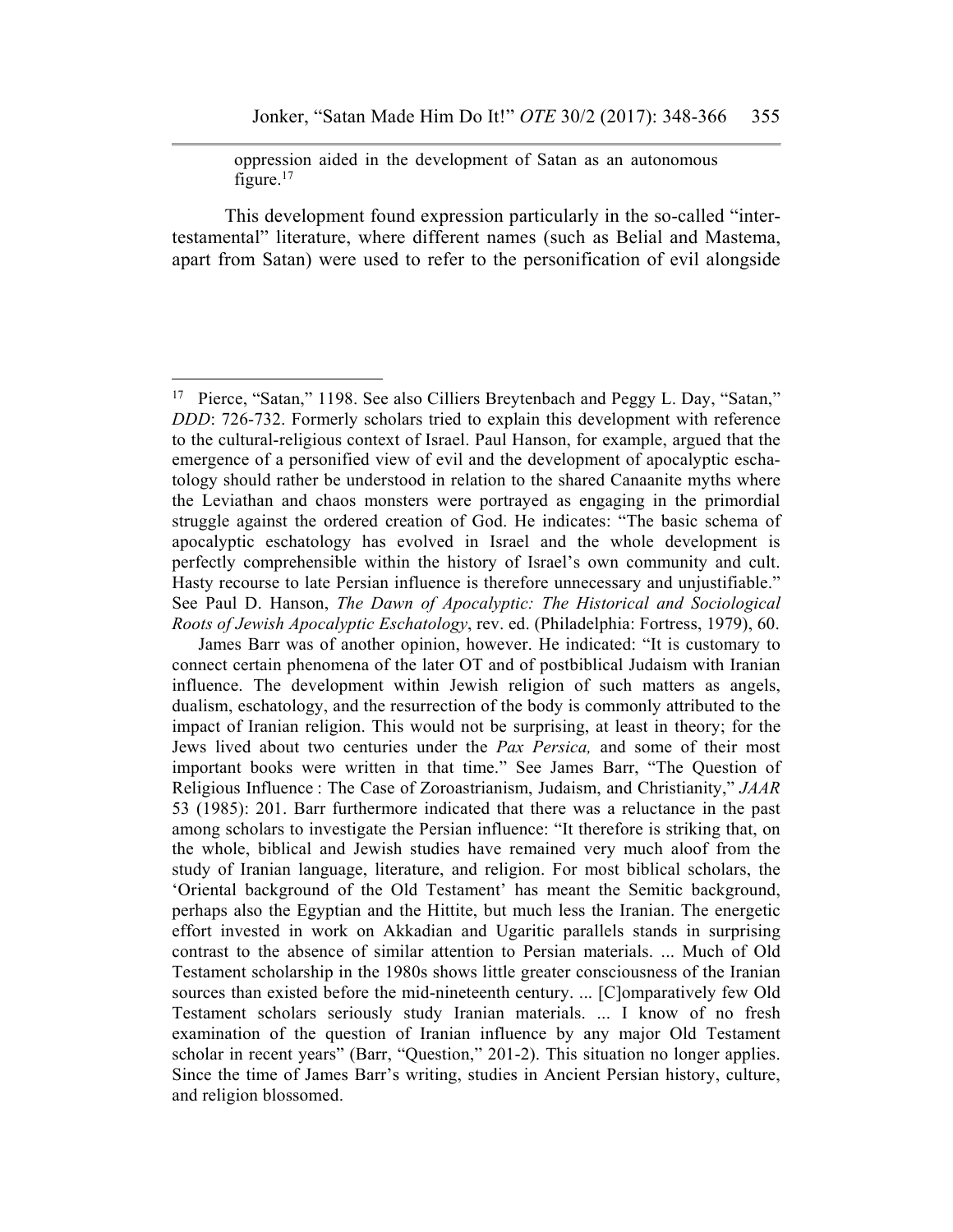God. We see this in the book 1 Enoch, but also very prominently in the Qumran literature.<sup>18</sup>

By the NT period, as we have mentioned in the introduction, Satan, or the *diabolos* (as he is more commonly called) is a well-established figure.<sup>19</sup> Chad Pierce summarises the presence of Satan in the NT literature as follows:

> Satan is generally characterized as the ruler of a kingdom of darkness and the adversary of God. Similar to Belial at Qumran, he controls a certain log of demons and evil spirits who afflict the world with illness (Luke 13:16) and lead humanity astray (1 Cor. 7:5). At times Satan's demons "possess" humans, causing both physical and psychological impairment (Matt. 15:22). John 13:27 notes that Satan entered (*eiselthen*) Judas, causing him to betray Jesus. ... Christ's ministry, which inaugurates the kingdom of God on the earth, begins the overthrow of Satan's kingdom and the victory of God's rule (Luke 10:18). Jesus' authority is reflected in his ability to cure illnesses and cast out demons (Luke 11:20; Matt. 12:28). Despite the apparent overthrow of the kingdom of darkness in the Gospels, the rest of the New Testament continues to portray Satan as God's adversary leading the righteous astray, practicing deceit, and causing illness (Rom 16:20; 1 Cor. 7:5; 2 Cor. 12:7).20

<sup>18</sup> See Anders Hultgård, "Persian Religion," *EDEJ*, 1048-1050; Loren T. Stuckenbruck, "The Demonic World of the Dead Sea Scrolls," in *Evil and the Devil*, ed. Ida Fröhlich and Erkki Koskenniemi (London: T & T Clark, 2013), 51-70; Jutta Leonhardt-Balzer, "Evil at Qumran," in *Evil in Second Temple Judaism and Early Christianity*, ed. Chris Keith and Loren T. Stuckenbruck, WUNT 2/417 (Tübingen: Mohr Siebeck, 2016), 17-33; Benjamin Wold, "Demonizing Sin? The Evil Inclination in 4QInstruction," in *Evil in Second Temple Judaism and Early Christianity*, ed. Chris Keith and Loren T. Stuckenbruck, WUNT 2/417 (Tübingen: Mohr Siebeck, 2016), 34-48; Matthew Goff, "Enochic Literature and the Persistence of Evil Giants and Demons, Satan and Azazel," in *Das Böse, der Teufel und Dämonen: Evil, the Devil, and Demons*, ed. Jan Dochhorn, Susanne Rudnig-Zelt, and Benjamin G. Wold, WUNT 2/412 (Tübingen: Mohr Siebeck, 2016), 43-58; Matthew Goff, "A Seductive Demoness at Qumran? Lilith, Female Demons and 4Q184," in *Das Böse, der Teufel und Dämonen: Evil, the Devil, and Demons*, ed. Jan Dochhorn, Susanne Rudnig-Zelt, and Benjamin G. Wold, WUNT 2/412 (Tübingen: Mohr Siebeck, 2016), 59-76; Miryam T. Brand, "Belial, Free Will, and Identity-Building in the Community Rule," in *Das Böse, der Teufel und Dämonen: Evil, the Devil, and Demons*, ed. Jan Dochhorn, Susanne Rudnig-Zelt, and Benjamin G. Wold, WUNT 2/412 (Tübingen: Mohr Siebeck, 2016), 77-91.

<sup>&</sup>lt;sup>19</sup> See again the various essays on evil in the NT in Fröhlich and Koskenniemi, *Evil*; Keith and Stuckenbruck, *Evil*; Dochhorn, Rudnig-Zelt, and Wold, *Das Böse*. 20 Pierce, "Satan," 1199.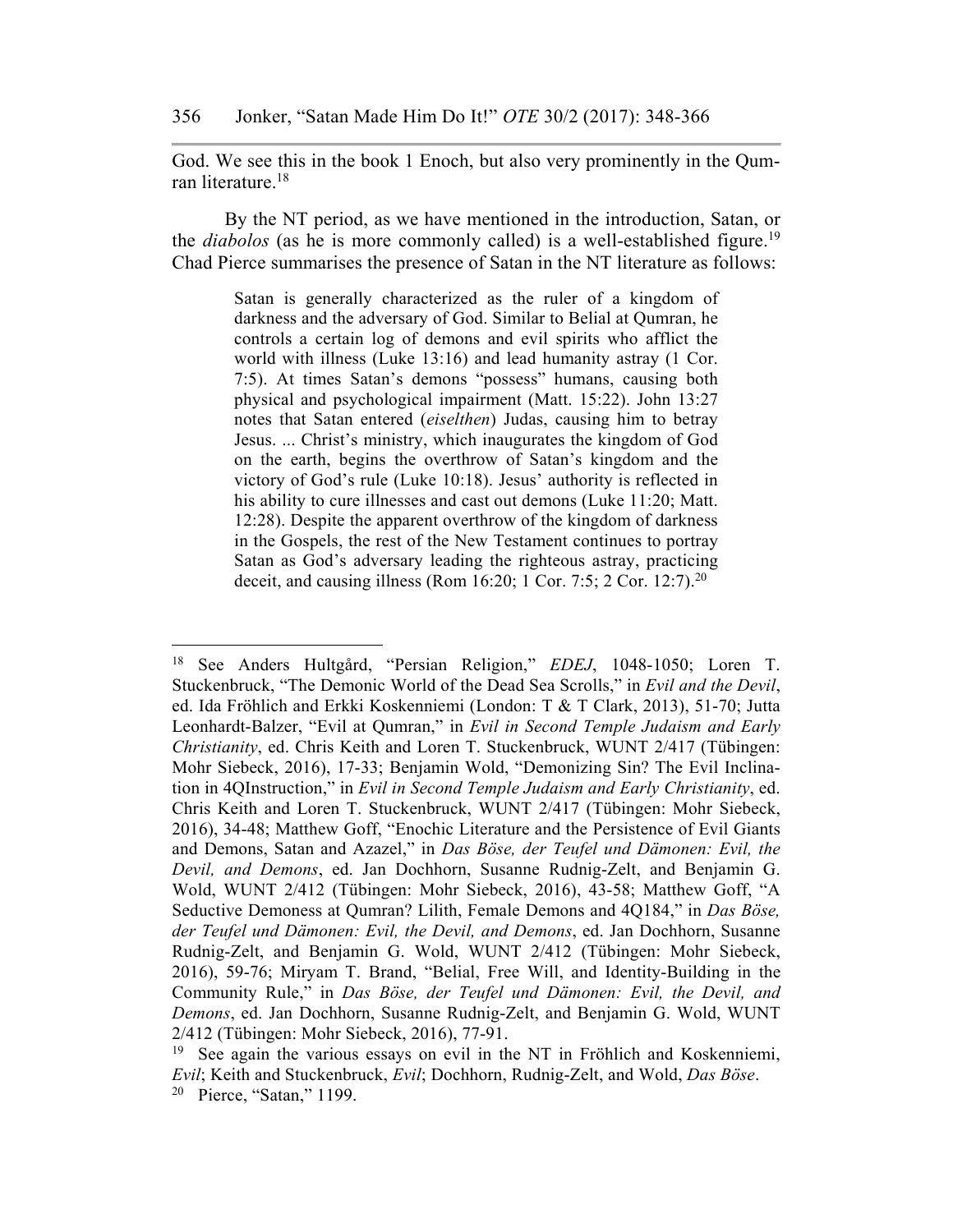After this brief overview of how the externalisation of evil from God and the personification of evil in a satan figure developed in late Judaism and early Christianity in close interaction with socio-religious views and sociopolitical circumstances of the time, I would like to move on to discuss one small example from the OT which stands at the beginning of this development. Thereafter, I will draw some conclusion from this development for our discussion on social-theological diagnostics.

## **C "SATAN STOOD UP AGAINST ISRAEL" (1 CHR 21:1)**

A text which is often seen as "proof" that the personification of evil already started developing in the time of the Chronicler, is 1 Chr 21:1. This verse forms the introduction to the Chronicler's narrative of David's census. Although the Chronicler followed the *Vorlage* fairly closely in retelling this narrative, he deliberately changed the instigation for the census in 2 Sam 24:1 from "Yahweh's wrath flared up against Israel" to "Satan<sup>21</sup> stood up against Israel." This phenomenon has drawn quite a lot of scholarly discussion.22

Various theories have been formulated by scholars to explain this change. The most obvious reason would be that the Chronicler changed his

<sup>&</sup>lt;sup>21</sup> The majority of English translations (and similar in the 1933 and 1983 Afrikaans translations) translate the term with the personal name "Satan." See, however, the New American Bible which has "A satan rose up against Israel," with the following footnote: "A satan: in the parallel passage of 2 Sam 24:1 the Lord's anger. The change in the term reflects the changed theological outlook of postexilic Israel, when evil could no longer be attributed directly to God. At an earlier period the Hebrew word satan ('adversary,' or, especially in a court of law, 'accuser'), when not used of men, designated an angel who accused men before God (Job 1:6-12; 2:1-7; Zech 3:1-2). Here, as in later Judaism (Wisdom 2:24) and in the New Testament, satan, or the 'devil' (from the Greek translation of the word), designates an evil spirit who tempts men to wrongdoing."

<sup>22</sup> See, e.g. Paul Evans, "Divine Intermediaries in 1 Chronicles 21: An Overlooked Aspect of the Chronicler's Theology," *Bib* 85 (2004): 545-58; Ken Ristau, "Breaking down Unity: An Analysis of 1 Chronicles 21:1-22:1," *JSOT* 30 (2005): 201-21; Ryan E. Stokes, "The Devil Made David Do It ... or Did He? The Nature, Identity, and Literary Origins of the Satan in 1 Chronicles 21:1," *JBL* 128 (2009): 91-106; Louis C. Jonker, "Of Jebus, Jerusalem, and Benjamin: The Chronicler's Sondergut in 1 Chronicles 21 against the Background of the Late Persian Era in Yehud," in *Chronicling the Chronicler: The Book of Chronicles and Early Second Temple Historiography*, ed. Paul Evans and Tyler Williams (Winona Lake, IN: Eisenbrauns, 2013), 81-102; Paul Evans, "Let the Crime Fit the Punishment: The Chronicler's Explication of David's 'Sin' in 1 Chronicles 21," in *Chronicling the Chronicler: The Book of Chronicles and Early Second Temple Historiography*, ed. Paul Evans and Tyler Williams (Winona Lake, IN: Eisenbrauns, 2013), 65-80; Jonker, *Defining All-Israel*, 122-27.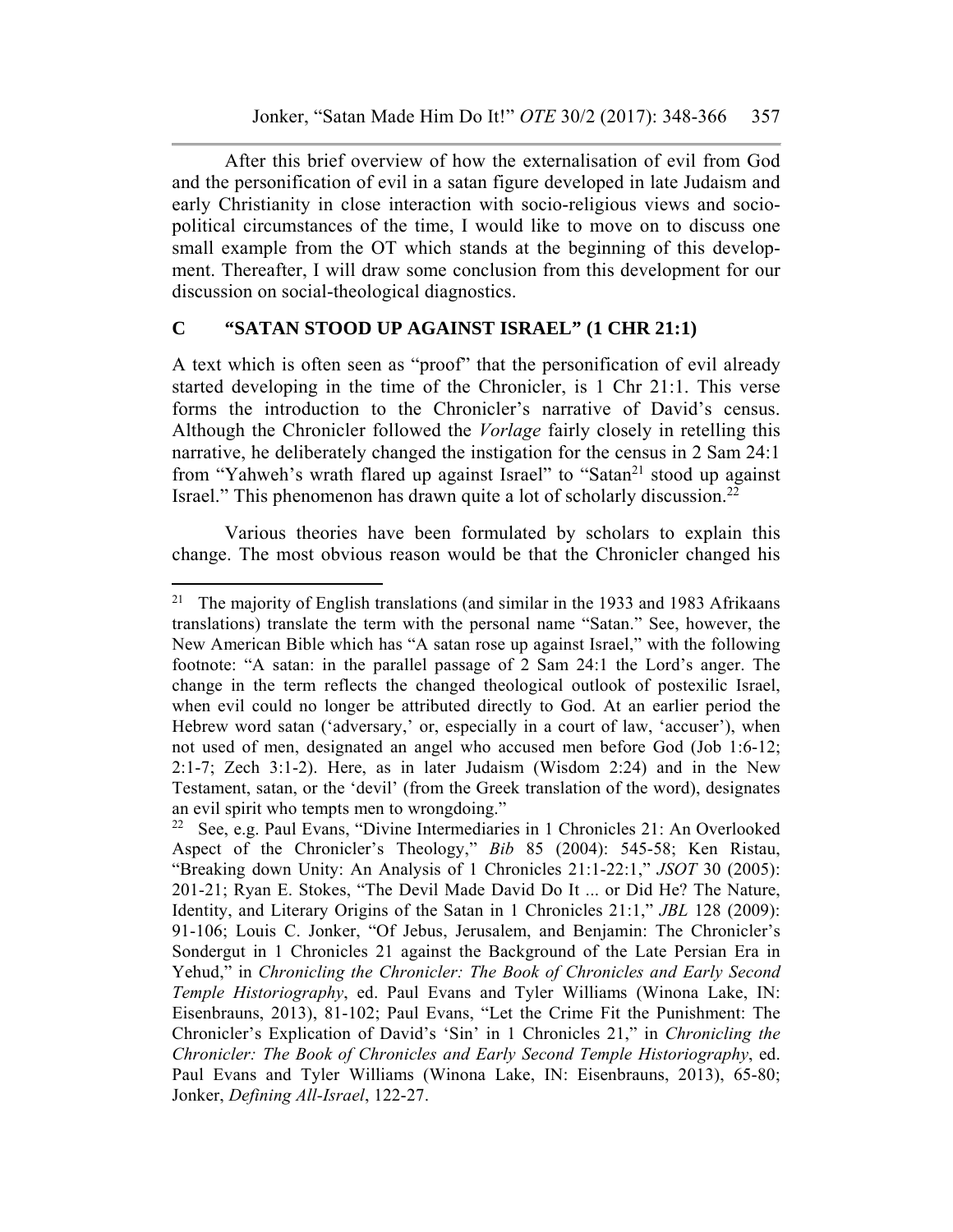*Vorlage* to resolve the theological dilemma present in 2 Sam 24 where Yahweh orders the census, but later on punishes David for performing this task.<sup>23</sup> This surely explains logically why the subject of the initial order was changed by the Chronicler. However, this explanation does not explain *why* the term "satan" was chosen to resolve the matter.

The word "satan" is used as noun in two other texts in the HB, Job 2:3 and Zech 3:1, where it has the semantic potential of "the adversary/enemy." In both these cases the word is used with the determinative. While the instance in 1 Chr 21:1 is used without determinative, some scholars argue that it should be taken as proper noun there, that is "Satan."24 If that is indeed the case, then it would mean that 1 Chr 21:1 contains the first and only occurrence in the HB where Satan is personified. However, the form without the determinative is not necessarily indicating a proper name, but it could also be understood as an indeterminate noun ("an adversary/enemy").<sup>25</sup> John Day is of the opinion that this adversary is a heavenly being, while Sara Japhet and Steven McKenzie interpret the term as reference to a worldly enemy. McKenzie's explanation makes the issue clear:

> David's actions in this verse are entirely within the human context; there is no reference to the divine realm. Moreover, taking *śāṭān* as a common noun—a human enemy—makes perfect sense in the verse and actually helps to make David's subsequent actions more understandable. An enemy or adversary of David's—an unnamed military foe—arose, and this in turn motivated him to take a census

 $\overline{a}$ 

<sup>23</sup> Knoppers indicates: "A more convincing explanation for the switch in subjects emerges after one considers the challenge that the Samuel narrative posed for the Chronicler's ideology ... For the Chronicler, musters are an appropriate feature of national administration ... Moreover, the Chronicler was a firm believer in the principle of proportionality in divine-human relations ... Given these facts, the author risked presenting his audience with an untenable scenario. If he did not alter his *Vorlage*, Yhwh would be prompting David to do something good and then punishing him for doing it." See Gary N. Knoppers, *I Chronicles 10-29: A New Translation with Introduction and Commentary*, 1st ed. (New York: Doubleday, 2004), 751. See also Steven L. McKenzie, *1 & 2 Chronicles*, AOTC (Nashville: Abingdon, 2004), 170; Pieter B. Dirksen, *1 Chronicles* (Leuven: Peeters, 2005), 257.

<sup>24</sup> See, e.g., Peggy L. Day, *An Adversary in Heaven: Śātān in the Hebrew Bible* (Atlanta: Scholars Press, 1988); Hugh G. M. Williamson, *1 and 2 Chronicles* (Grand Rapids: Eerdmans, 1982), 143-44; Sarah Japhet, *I & II Chronicles: A Commentary* (Louisville: Westminster John Knox Press, 1993), 374-75; Breytenbach and Day, "Satan"; Dirksen, *1 Chronicles*, 257; Ralph W. Klein, *1 Chronicles: A Commentary* (Minneapolis: Fortress Press, 2006), 418-19.

<sup>25</sup> Day, *Adversary in Heaven*; Japhet, *I & II Chronicles*, 374-75; McKenzie, *1 & 2 Chronicles*, 170-71.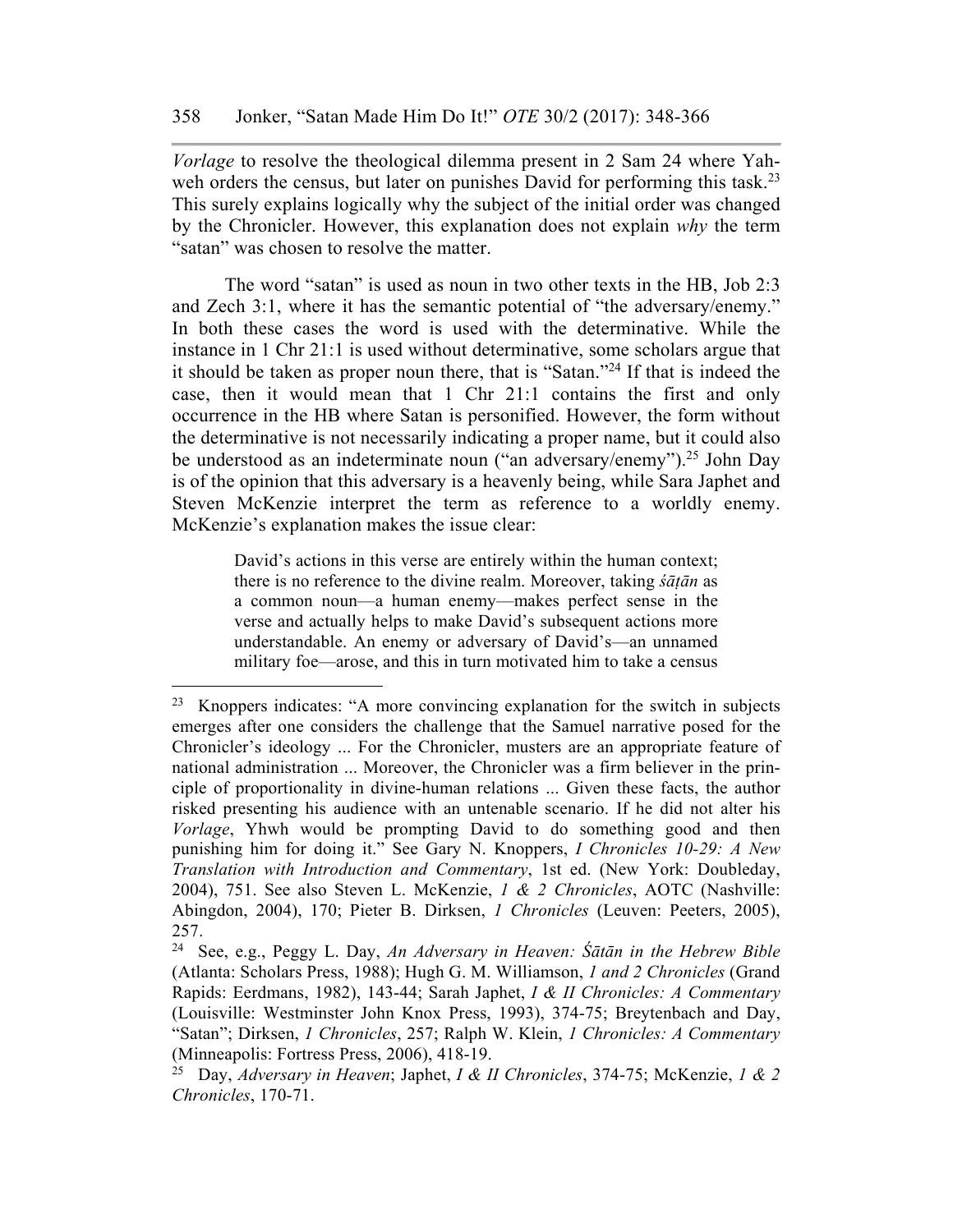of the fighting men under his command (v. 5). Taking a census of men of fighting age was a typical step in preparing for war in the ancient world. If this interpretation is correct, the net theological result of the Chronicler's reading is that David is personally and exclusively culpable for the offense of the census.<sup>26</sup>

In order to come to a decision it should be asked how plausible each of the three theories (Satan as proper name; satan as heavenly adversary; satan as wordly adversary) would have been in the Achaemenid context within which Chronicles originated. It is important to acknowledge that the reason for the change in the text should be sought in the Chronicler's context, and not in the narrative context of the Chronicler's David census narrative. It seems that Japhet and McKenzie did not take this point sufficiently into account in their view that "satan" is an earthly adversary, in all probability according to them, military enemies. This would make sense in the context of the narrative world, namely David's census account as constructed by the narrator. But, it is unlikely that such an understanding of "satan" would have made sense in the Chronicler's own context. This was the time of increased Persian military presence in the Levant, with Yehud and Idumea also engaged in imperial military actions. If "satan" would refer to a military adversary or enemy in the Chronicler's account, it would involve the risk of being construed as subtle criticism against the Persian military presence in their environment, or even as instigating protest against the imperial overlord. It remains questionable whether the Chronicler would have taken the risk of being seen as rebellious in his community's relationship with the Achaemenid power.

While the book Chronicles is generally dated in the late Achaemenid period (i.e., approximately in the middle of the fourth century BCE) one can still not reckon with Zoroastrianism's influence of a dualistic view of good and evil (as explained above in section B). It is therefore also highly unlikely that the mention of "satan" 1 Chr 21:1 can be understood as fully personified evil figure. However, one may speculate whether the two religious developments mentioned in section B above could perhaps have formed the backdrop for the Chronicler's choice of "satan" instead of Yahweh in 1 Chr 21:1. Firstly, analogous to the *Daiva* inscription of Xerxes (where the term *daiva* most likely referred to those rebelling against the king, and not to demons), the Chronicler probably wanted to indicate that the census was

<sup>26</sup> McKenzie, *1 & 2 Chronicles*, 171. Knoppers, *I Chronicles 10-29*, 751, also interprets the term as "an adversary," but does not specify whether it is a wordly or heavenly enemy. He qualifies, however, that "[t]he use of *śāṭān* instead of Yhwh cannot be convincingly attributed to a shift in metaphysics from the preexilic to the postexilic age, because Chronicles nowhere else evinces an inherently dualistic view of reality. The Chronicler is as much of a monist as the Deuteronomists are ..."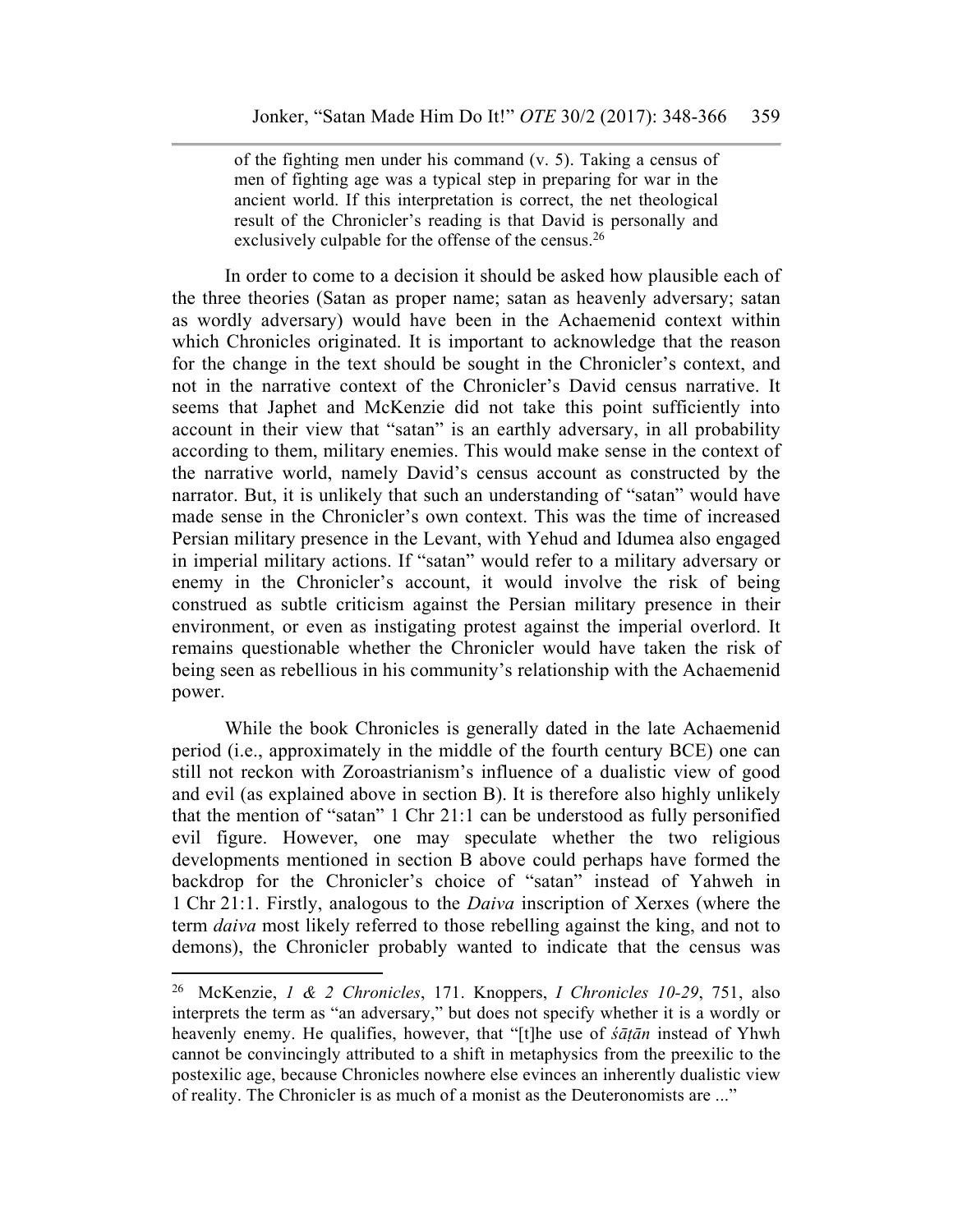rebellion against Yahweh. The Chronicler used a term already known in his context, namely "satan," to express this sentiment in the narrative. Secondly, with the elevation of Mithra and Anahita in Persian religion during the time of Artaxerxes II in order to externalise certain functions of Ahuramazda, the Chronicler probably followed suit of this development by externalising some function of Yahweh in similar fashion. "Satan" receives the function of instigating a rebellious act so that this role is no longer performed by Yahweh directly, but rather through a heavenly intermediary.

Although from a totally different angle, Paul Evans also comes to the same conclusion:

> Although Ch did not see God as altogether separate from evil he, being a product of his postexilic age, saw a more developed role for divine intermediaries. As mentioned above, this could have been the result of Ch's exposure to the book of Job where שטן was part of the heavenly entourage and was used by Yahweh to test human beings. Thus, Ch believed that in his *Vorlage* when God incited David to number the people, this was done through a mediator –  $\omega$ . In this way, Ch was not intending to contradict his *Vorlage* but to better explain it. This reinterpretation by Ch is consistent with subsequent development of angelology in later intertestamental literature. These later books which retold OT narratives, (e.g., Jubilees) tended to bring in angels where there were none in the original OT text. Often the writer would introduce intermediaries to perform an act which God himself performs in the original story. In a similar manner, Ch replaces the original narrative's account of God directly inciting David with a heavenly intermediary –  $\mu v^{27}$

One could see in the Chronicler's change an attempt to adapt the census narrative towards Persian religious views. Rhetorically, this would have shown some analogies between the religion practiced in Yehud and the Persian imperial religion. Paul Evans cautions, however, that we may never be absolutely certain whether the Persian imperial context influenced this specific instance of the Chronicler's change to his *Vorlage*. Our views remain speculative. We agree with Evans when he indicates:

> As we have seen, Ch's belief in increased roles for intermediaries is evident in his angelological reworking of 2 Samuel 24. Unlike in Ch's *Vorlage*, the angel is clearly distinguished from Yahweh himself. ... While Persian Dualism *may* have influenced this development of the increased role of intermediaries, there is no evidence that Ch felt the need to remove all aspects of evil from originating

<sup>27</sup> Knoppers, *I Chronicles 10-29*, 554-55.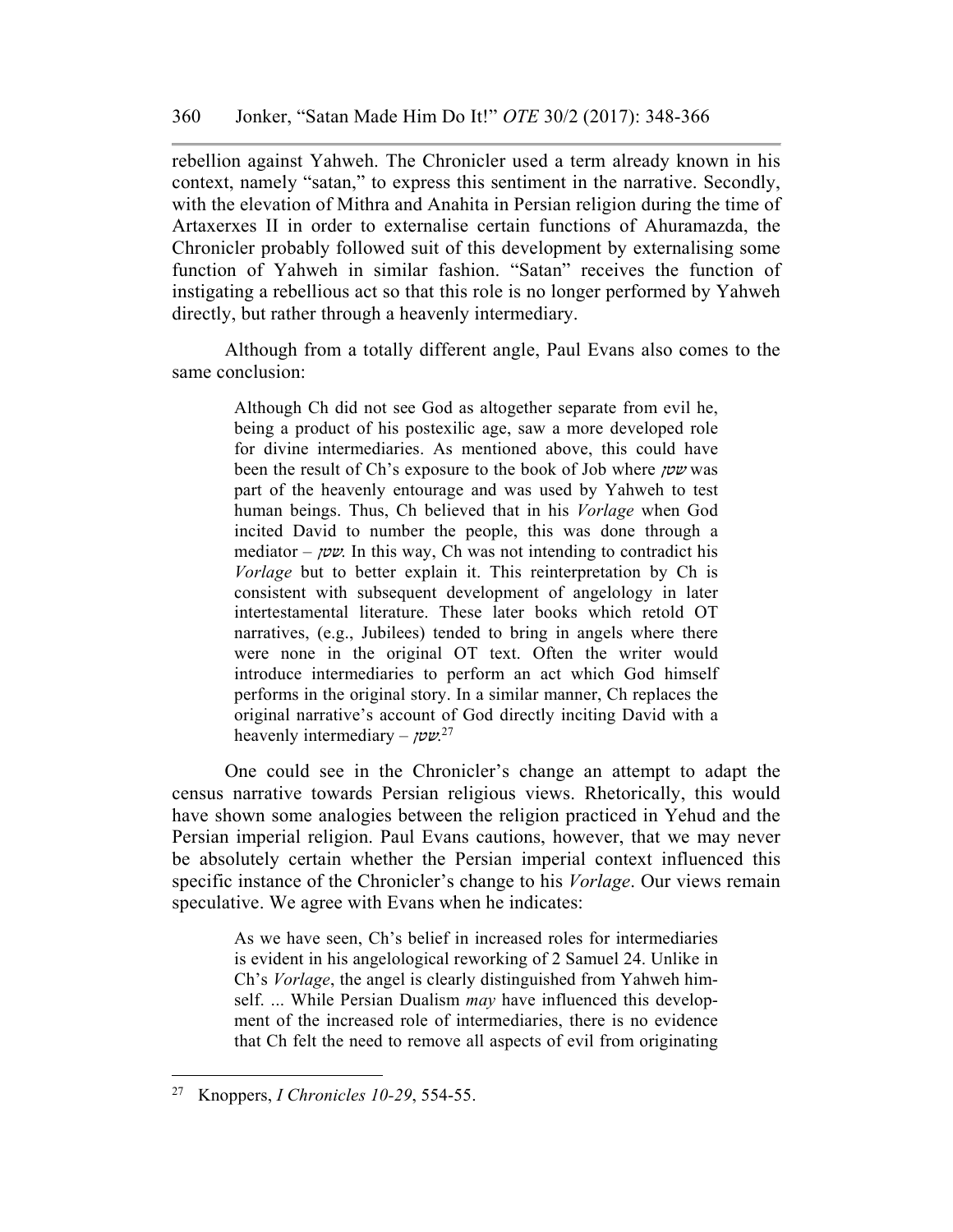in God. Of course, despite the distinction between the OT concept of Satan and that of later intertestamental literature (and the NT), שטן in Chronicles is still a malevolent figure. This is similar to Job where  $\gamma \nu \nu$  maligns Job's character to God in an effort to compel him to curse his maker. ... Although not representing a complete doctrine of Satan, as developed in later Jewish writings, Ch's reworking of 2 Samuel 24 was an important stage in its development. It is, in fact, the final stage in the development of שטן in the OT. Drawing on the traditions of Job and Zechariah Ch takes the concept one step further. In Chronicles  $y\omega y$  not only brings charges against Yahweh's people but incites his anointed king to bring "guilt upon Israel." Despite this development, the term is still a long way from denoting the archenemy of God. Instead, his appearance in Chronicles is evidence of Ch's post-exilic theology which saw increased roles for divine intermediaries. While not being the mainstay of his purpose, this belief in divine mediation is evident in his work and has been overlooked by recent commentators.28

This example from the HB showed that there was a close connection between the religious understanding reflected in the use of the term "satan" in 1 Chr 21:1 and the socio-political and socio-religions conditions of the Chronicler's time. This case study cautioned us not to over-interpret the influence of the Persian imperial context. But, it also cautioned us not to read back into texts from the Achaemenid era understandings which actually date from a much later period. This point will now form the focus of my subsequent engagement with attempts in Christian theology towards socialtheological diagnostics.

l

<sup>28</sup> Knoppers, *I Chronicles 10-29*, 556-57. Ryan Stokes sees the Balaam narrative in Num. 22 as the primary influence for the change in the Chronicler's narrative. However, his conclusion is very similar to Evans's: "The preceding analysis leads one to conclude that the *śāṭān* of 1 Chr 21:1 came to be there by the hand of a redactor who was reading 2 Samuel 24 through the lens of the Balaam story in Numbers 22. This *śāṭān* is not merely a human opponent of Israel but a superhuman, angelic figure. Though it is not absolutely impossible that שטן in this passage is a proper noun, there is little to suggest this. The opponent here is more likely an anonymous superhuman adversary. Whether Satan or a *śāṭān,* this superhuman figure is not the archenemy of God or a tempter, as is the devil in later tradition. The *śāṭān* of 1 Chr 21:1 is an emissary of the deity, carrying out YHWH's punishment of Israel" (Stokes, "Devil," 106).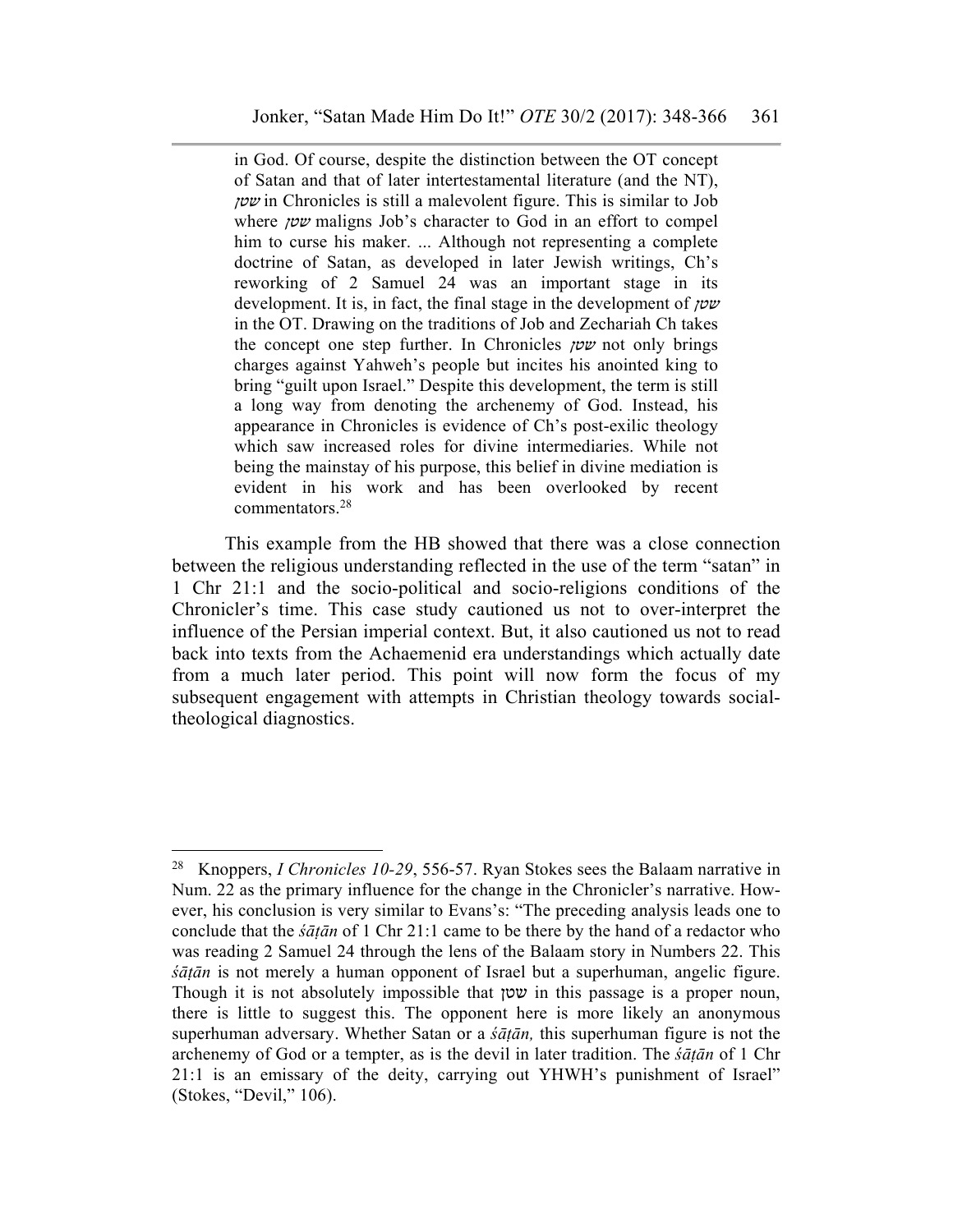## **D IMPLICATIONS FOR A DISCUSSION ON SOCIAL-THEOLOGICAL DIAGNOSTICS**

I see in the development outlined and illustrated above, from vague forms of dualism in late Persian period Judaism (such as in 1 Chr. 21:1) to fully-blown demonology in early Christian theology (such as in the NT), the emergence of a social-theological diagnostic strategy which had clear religious-theological and political overtones. It seems that in this gradual religious-historical development a narrative emerged through which religious agents of the past and over several centuries articulated their response to the question "Where did it all go wrong?" We have seen in the description above that this mythical response carried the stigmata of its religious-historical and political environment. Or, to put it in other words: the emergence of the understanding of evil as a force outside Yahweh/God in the Judaeo-Christian tradition and the accompanying development of a personified Satan figure, were the products of religious-historical and political circumstances, but simultaneously became the explanatory models used in social-theological diagnostics of those same circumstances.

It is thus important to point out the dynamic and reciprocal relationship in this development: In their observation of, and in response to, the religious and political conditions of their day, the religious agents of old started revising their theological understandings handed down to them by tradition. However, these revised theological understandings then also started functioning as the lenses through which they viewed the religious and political developments of their own day.

This reciprocal relationship between social-historical environment and social-theological diagnostics points to an important implication. It implies that, if one wants to contribute to the discussion on social-theological diagnostics as witnessed in the Christian systematic tradition, one should be thoroughly aware of the fact that the interpretative (or, dogmatic) frameworks of this tradition are not only lenses through which reality can be observed and diagnosed. They are also inherently the products of interaction with historical reality. The reciprocal relationship between those theological models and the socio-historical circumstances within which they were first formulated, should not be ignored or underestimated.

Furthermore, it should be noted (and acknowledged) that early Christian models of social-theological diagnostics (making use of the categories of "evil," "sin," "the fall," etc.) were the products of long religioustheological developments which culminated in a world dominated by the Greco-Roman world view. This fact implies that the narratives utilised in Christian theology's participation in the discussion on social-theological diagnostics should of necessity take into account the pre-Christian trajectories that fed into the Christian models of understanding. A great part of the HB (or,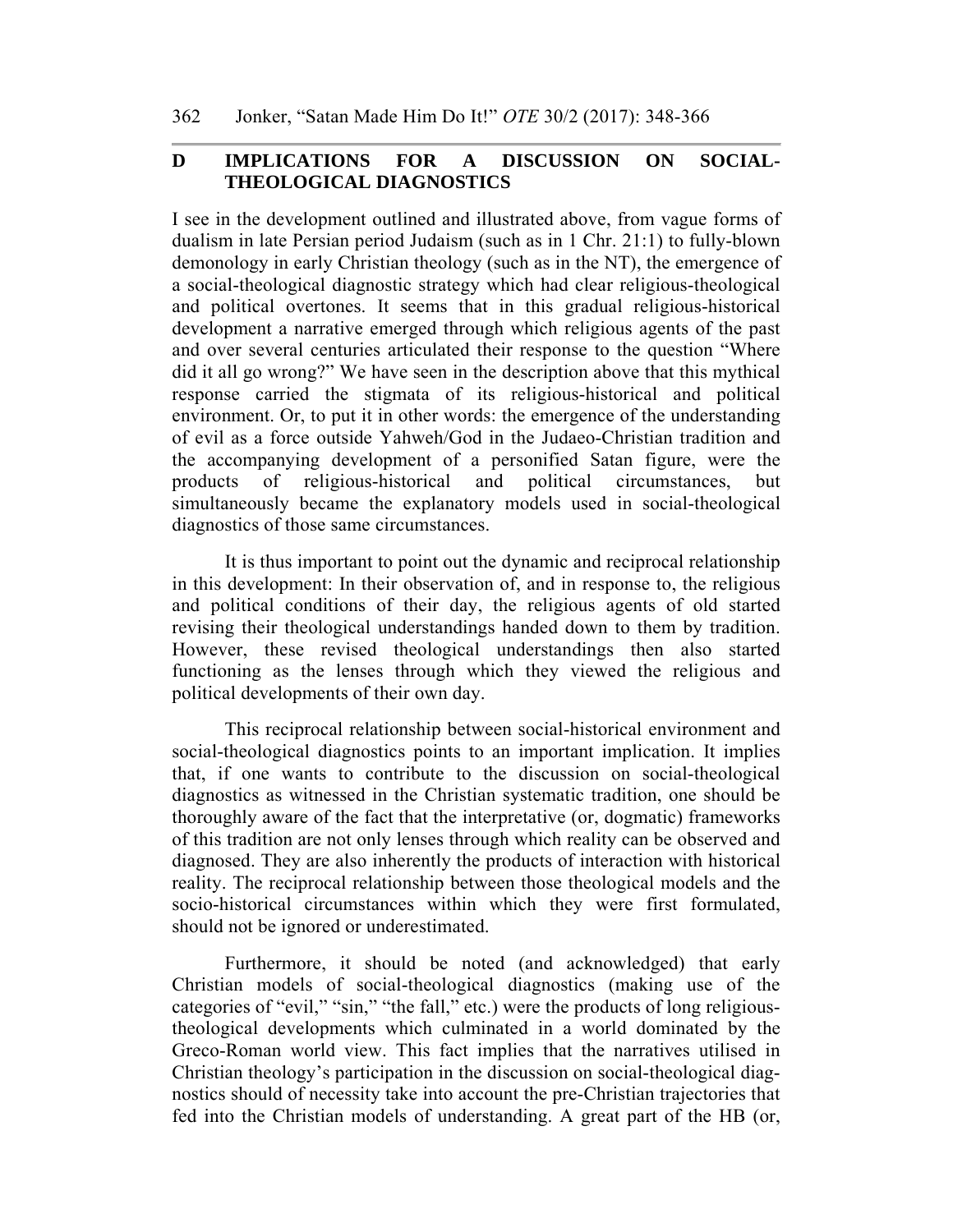Christian OT) does not know a dualistic explanation of evil, and certainly did not suggest that "sin" started with "the fall" (Gen 3). It might be worthwhile – specifically for the *Christian* social-theological endeavour – to take seriously the precursors to the Greco-Roman understandings that underlie Christian doctrine, and not to regard those doctrines that were formulated under the influence of Greco-Roman culture as ontological descriptions that form absolute starting points for social-theological diagnostics in modern-day contexts.

## **E CONCLUSION**

As indicated in an earlier footnote in this essay, my contribution wanted to celebrate the life and work of our colleague Sakkie Spangenberg by focusing on the interaction between social-religious developments in the pre-Christian era and the formation of Christian doctrine – particularly on the theme of belief in a so-called satan figure. I came to the conclusion above – with Spangenberg and others – that a long religious-historical development stands behind the belief in a satan figure. I indicated that 1 Chr 21:1 might be the only instance in the HB where one may already observe the personalisation of evil – albeit then in a very vague form. This text from the late Achaemenid period stands at the beginning of a development that was later influenced by dualistic thinking in Zoroastrianism, and particularly by the worldview of the Greco-Roman world within which the NT originated. In the last main section I expressed the plea that Christian systematic theology should make more effort to include pre-Christian religious-historical developments – such as witnessed in the HB/OT – in their reflection and implementation of Christian doctrine. In this plea I follow the example of our dear colleague, Sakkie Spangenberg.

## **BIBLIOGRAPHY**

- Barr, James. "The Question of Religious Influence : The Case of Zoroastrianism, Judaism, and Christianity." *JAAR* 53/2 (1985): 201-35.
- Brand, Miryam T. "Belial, Free Will, and Identity-Building in the Community Rule." Pages 77–91 in *Das Böse, der Teufel und Dämonen: Evil, the Devil, and Demons*. Edited by Jan Dochhorn, Susanne Rudnig-Zelt, and Benjamin G. Wold. WUNT 2/412. Tübingen: Mohr Siebeck, 2016.
- Breytenbach, Cilliers and Peggy L. Day. "Satan." Pages 726-732 in *Dictionary of Deities and Demons in the Bible*. Edited by Karel Van der Toorn, Bob Becking and Pieter W. Van der Horst. Leiden: Brill, 1999.
- Brosius, Maria. *The Persians: An Introduction*. PAW. London: Routledge, 2006.
- Brown, Derek R. *The God of This Age: Satan in the Churches and Letters of the Apostle Paul*. Tübingen: Mohr Siebeck, 2015.
- Burke, Jonathan. "Satan and Demons in the Apostolic Fathers : A Minority Report." *SEÅ* 81 (2016): 127-68.
- Conradie, Ernst M. "The Malaise of the Human Condition: Social Diagnostics, Human Evolution, and Theological Discourse on the Contingency of Sin."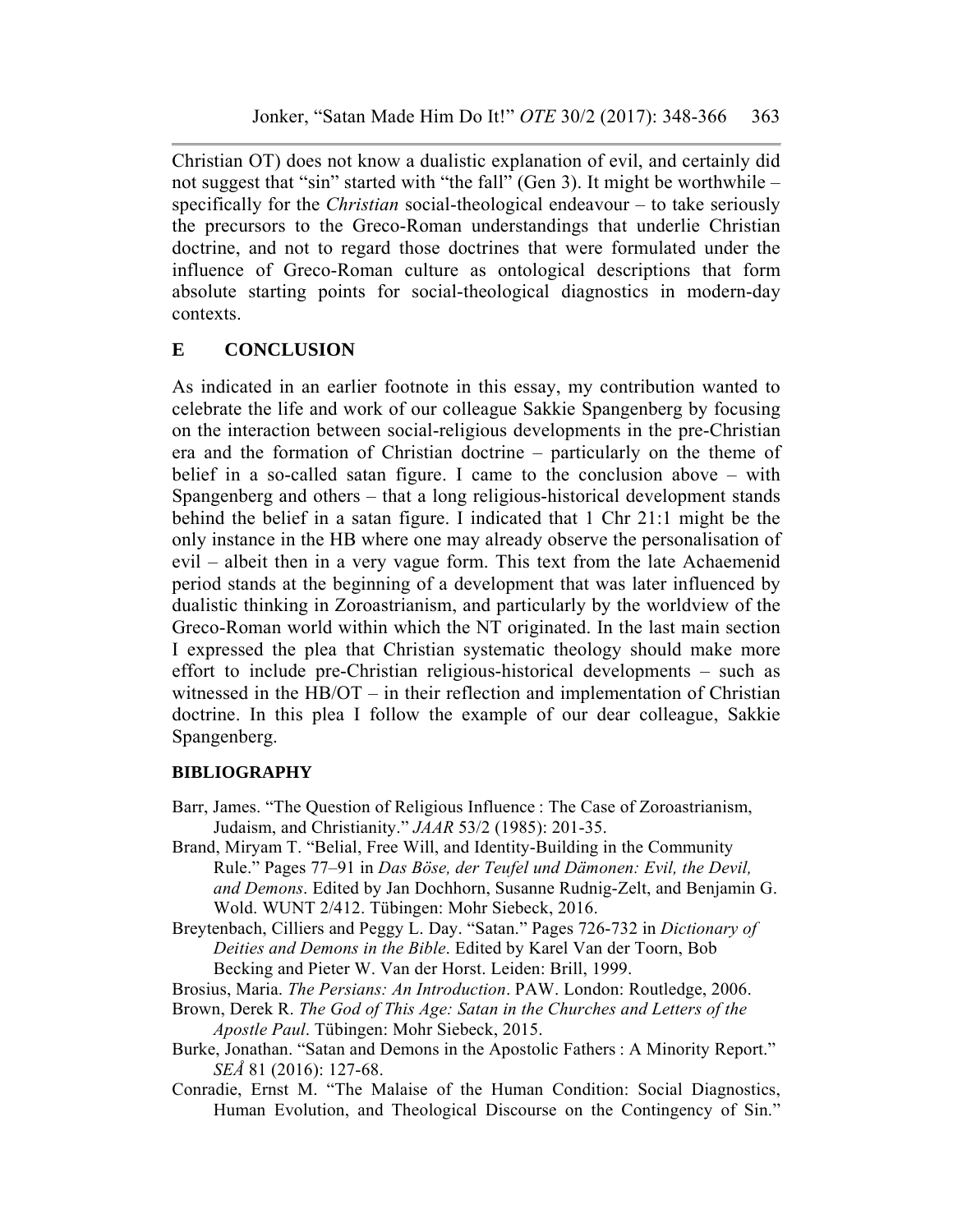*stiαs: Stellenbosch Institute for Advanced Study*. http://stias.ac.za /research/projects/the-malaise-of-the-human-condition-social-diagnosticshuman-evolution-and-theological-discourse-on-the-contingency-of-sin/. Day, Peggy L. *An Adversary in Heaven: Śātān in the Hebrew Bible*. Atlanta: Scholars Press, 1988. Dirksen, Pieter B. *1 Chronicles*. Leuven: Peeters, 2005. Dochhorn, Jan, Susanne Rudnig-Zelt, and Benjamin G. Wold, eds. *Das Böse, der Teufel und Dämonen: Evil, the Devil, and Demons*. WUNT 2/412. Tübingen: Mohr Siebeck, 2016. Evans, Paul. "Divine Intermediaries in 1 Chronicles 21: An Overlooked Aspect of the Chronicler's Theology." *Bib* 85/4 (2004): 545-58. \_\_\_\_\_\_\_. "Let the Crime Fit the Punishment: The Chronicler's Explication of David's 'Sin' in 1 Chronicles 21." Pages 65-80 in *Chronicling the Chronicler: The Book of Chronicles and Early Second Temple Historiography*. Edited by Paul Evans and Tyler Williams. Winona Lake, IN: Eisenbrauns, 2013. Fröhlich, Ida and Erkki Koskenniemi, eds. *Evil and the Devil*. London: T & T Clark, 2013. Fuhrmann, Sebastian. "The Devil as (Convicted) Prosecutor: Some Ideas on the Devil in 1 Peter and Hebrews." *IDS* 50/2 (2016): 1-4. Goff, Matthew. "A Seductive Demoness at Qumran? Lilith, Female Demons and 4Q184." Pages 59-76 in *Das Böse, der Teufel und Dämonen: Evil, the Devil, and Demons*. Edited by Jan Dochhorn, Susanne Rudnig-Zelt, and Benjamin G. Wold. WUNT 2/412. Tübingen: Mohr Siebeck, 2016. \_\_\_\_\_\_\_. "Enochic Literature and the Persistence of Evil Giants and Demons, Satan and Azazel." Pages 43-58 in *Das Böse, der Teufel und Dämonen: Evil, the Devil, and Demons*. Edited by Jan Dochhorn, Susanne Rudnig-Zelt, and Benjamin G. Wold. WUNT 2/412. Tübingen: Mohr Siebeck, 2016. Gruen, Erich S. "Persia through the Jewish Looking-Glass." Pages 53-75 in *Jewish Perspectives on Hellenistic Rulers*. Edited by Tessa Rajak, Sarah Pearce, James Aitken, and Jennifer Dines. Berkeley: University of California Press, 2007. Hanson, Paul D. *The Dawn of Apocalyptic: The Historical and Sociological Roots of Jewish Apocalyptic Eschatology*. Rev. ed. Philadelphia: Fortress, 1979. Herrenschmidt, Clarisse and Jean Kellens. "Daiva." *EIr* 6/6 (1993): 599-602. http://www.iranicaonline.org/articles/daiva-old-iranian-noun. Hultgård, Anders. "Persian Religion." Pages 1048-1050 in *The Eerdmans Dictionary of Early Judaism*. Edited by John J. Collins and Daniel C. Harlow. Grand Rapids: Eerdmans, 2010. Japhet, Sarah. *I & II Chronicles: A Commentary*. Louisville: Westminster John Knox Press, 1993. Jonker, Louis C. "Of Jebus, Jerusalem, and Benjamin: The Chronicler's Sondergut

in 1 Chronicles 21 against the Background of the Late Persian Era in Yehud." Pages 81-102 in *Chronicling the Chronicler: The Book of Chronicles and Early Second Temple Historiography*. Edited by Paul Evans and Tyler Williams. Winona Lake, IN: Eisenbrauns, 2013.

\_\_\_\_\_\_\_. "Manasseh in Paradise, or Not? The Influence of ANE Palace Garden Imagery in LXX 2 Chronicles 33:20." Pages 339-58 in *Thinking of Water in*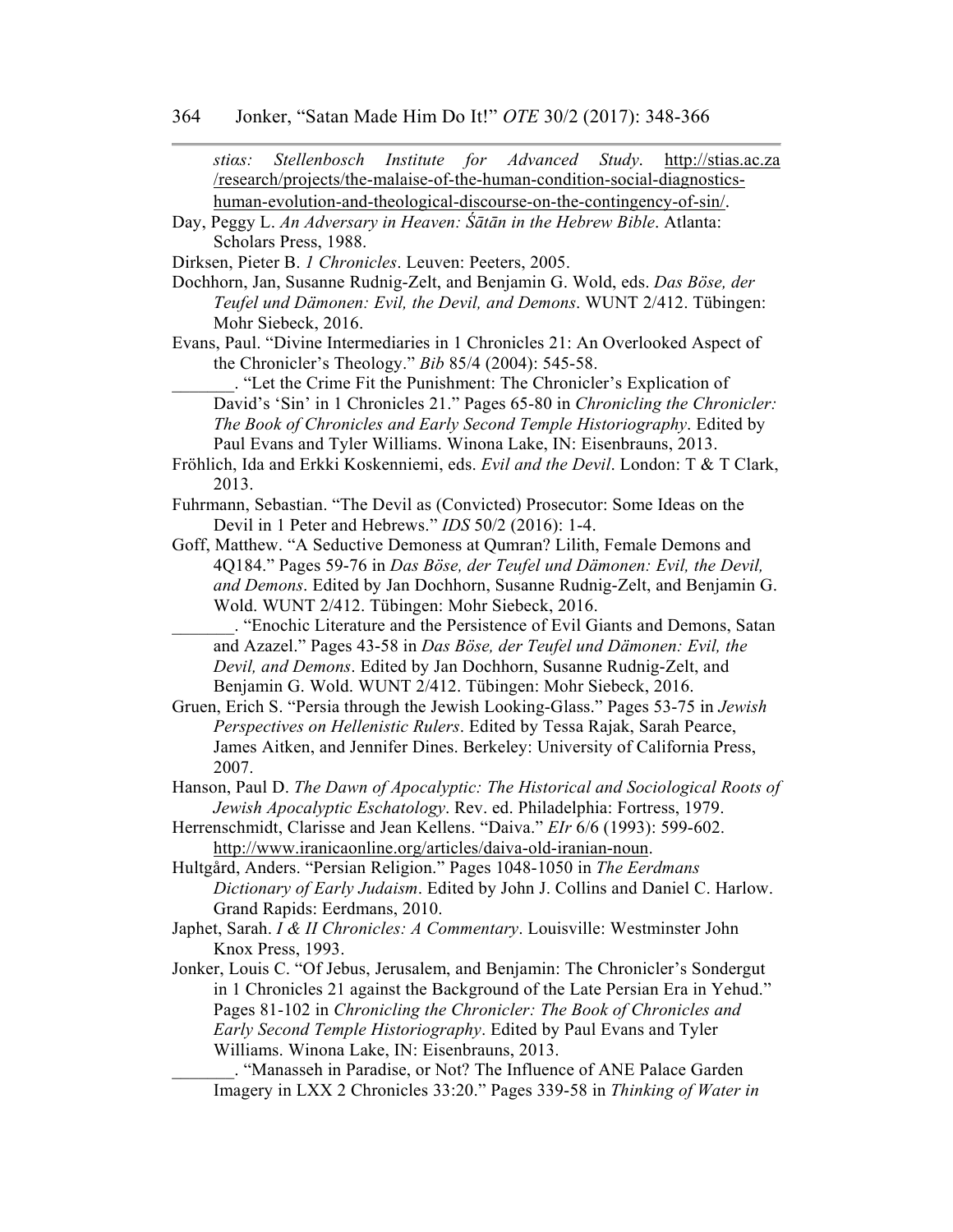*the Early Second Temple Period*. Edited by Christoph Levin and Ehud Ben Zvi. BZAW 461. Berlin: De Gruyter, 2014.

- \_\_\_\_\_\_\_. *Defining All-Israel in Chronicles: Multi-Levelled Identity Negotiation in Late Persian Period Yehud*. FAT I/106. Tübingen: Mohr Siebeck, 2016.
- Keith, Chris and Loren T. Stuckenbruck, eds. *Evil in Second Temple Judaism and Early Christianity*. WUNT 2/417. Tübingen: Mohr Siebeck, 2016.
- Klein, Ralph W. *1 Chronicles: A Commentary*. Minneapolis: Fortress Press, 2006.
- Knoppers, Gary N. *I Chronicles 10-29: A New Translation with Introduction and Commentary*. 1st ed. New York: Doubleday, 2004.
- Kuhrt, Amélie. "Reassessing the Reign of Xerxes in the Light of New Evidence." Pages 163-69 in *Extraction & Control: Studies in Honor of Matthew W. Stolper*. Edited by Michael Kozuh, Wouter F. M. Henkelman, Charles. E. Jones, and Christopher Woods. SAOC 68. Chicago: Oriental Institute of the University of Chicago, 2014.
- Kuhrt, Amélie and Susan Sherwin-White. "'Xerxes' Destruction of Babylonian Temples." Pages 67-78 in *Achaemenid History 2*. Edited by Heleen Sancisi-Weerdenburg and Amélie Kuhrt. Leiden: Nederlands Instituut voor het Nabije Oosten, 1987.
- Leonhardt-Balzer, Jutta. "Evil at Qumran." Pages 17-33 in *Evil in Second Temple Judaism and Early Christianity*. Edited by Chris Keith and Loren T. Stuckenbruck. WUNT 2/417. Tübingen: Mohr Siebeck, 2016.
- McKenzie, Steven L. *1 & 2 Chronicles*. AOTC. Nashville: Abingdon, 2004.
- Pagels, Elaine. *The Origin of Satan: How Christians Demonized Jews, Pagans, and Heretics*. London: Penguin Vintage, 2011.
- Pierce, Chad T. "Satan and Related Figures." Pages 1196-1200 in *The Eerdmans Dictionary of Early Judaism*. Edited by John J. Collins and Daniel C. Harlow. Grand Rapids: Eerdmans, 2010.
- Ristau, Ken. "Breaking down Unity: An Analysis of 1 Chronicles 21:1-22:1." *JSOT* 30/2 (2005): 201-21.
- Rudnig-Zelt, Susanne. "Der Teufel und der alttestamentliche Monotheismus." Pages 1-20 in *Das Böse, der Teufel und Dämonen: Evil, the Devil, and Demons*. Edited by Jan Dochhorn, Susanne Rudnig-Zelt, and Benjamin G. Wold. WUNT 2/412. Tübingen: Mohr Siebeck, 2016.
- Schmitt, Rüdiger. *The Old Persian Inscriptions of Naqsh-I Rustam and Persepolis*. CII 1/2. London: School of Oriental and African Studies, 2000.
- Spangenberg, Izak J. J. "A Brief History of Belief in the Devil (950 BCE 70 CE)." *SHE* 39 Supplement (2013): 213-45.
- Stokes, Ryan E. "The Devil Made David Do It ... or Did He? The Nature, Identity, and Literary Origins of the Satan in 1 Chronicles 21:1." *JBL* 128/1 (2009): 91-106.
- Stuckenbruck, Loren T. "The Demonic World of the Dead Sea Scrolls." Pages 51-70 in *Evil and the Devil*. Edited by Ida Fröhlich and Erkki Koskenniemi. London: T & T Clark, 2013.
- Szreter, Adam. "Cronje names devil who made him do it." *The Guardian*, 2 June 2000. Online: https://www.theguardian.com/sport/2000/jun/02/cricket.
- Waters, Matt W. *Ancient Persia: A Concise History of the Achaemenid Empire, 550- 330 BCE*. Cambridge: Cambridge University Press, 2014.